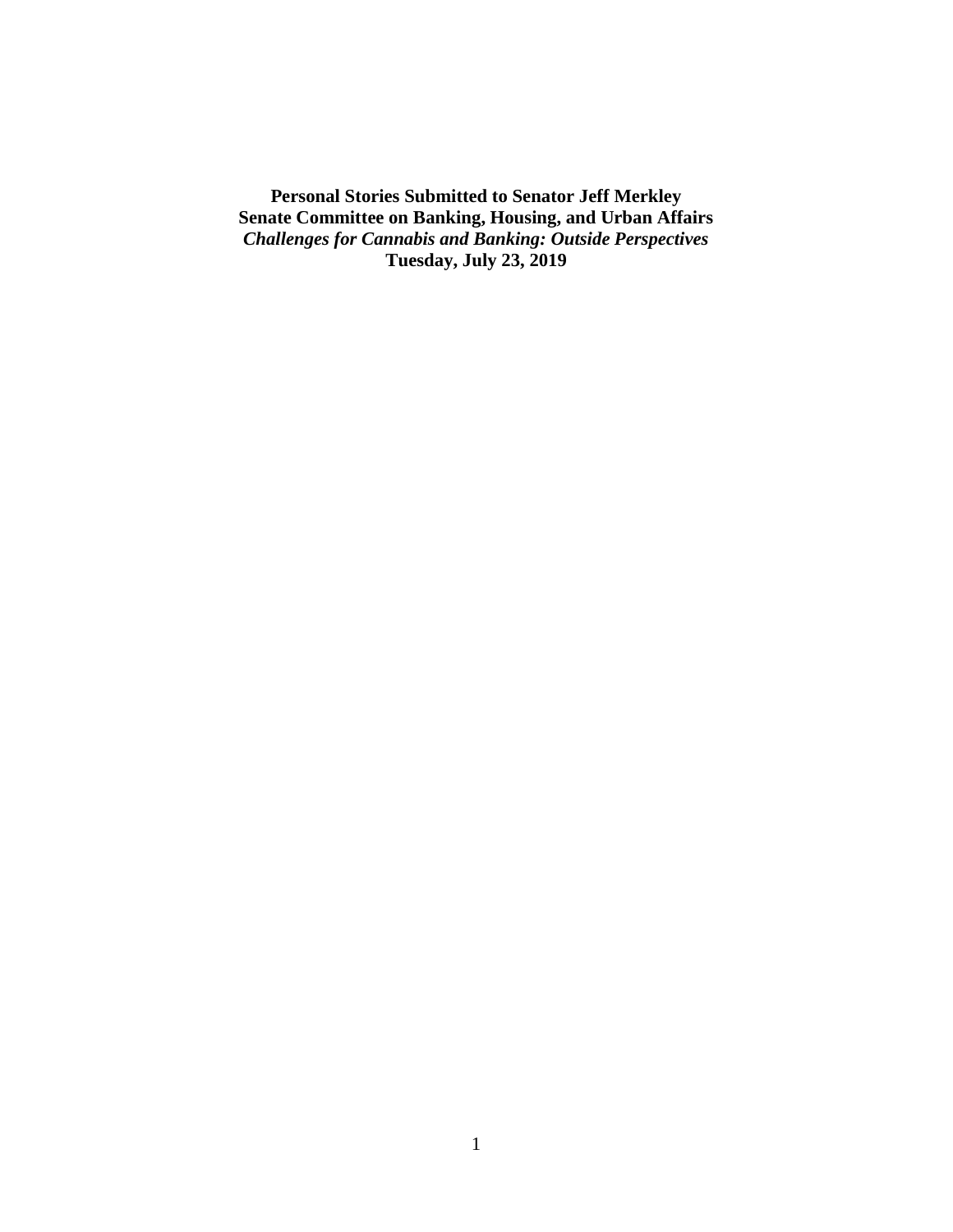My name is Todd Theiss. I am the Owner/President of Redbarn Garden Supply LLC, Redbarn Pharms LLC and Redbarn Gardens LLC. I am also Owner/Partner of a property development company, real estate company and a loan brokerage company.

The first business we opened was Redbarn Garden Supply in Myrtle Creek. This business has nothing to do with cannabis. After that business was open more than a year, we opened a dispensary located in Myrtle Creek and one located in Roseburg. We are also in the process of opening one in Myrtle Point. We have a grow site in Myrtle Creek and will be starting our processing site in Myrtle Creek. Our main office is in Myrtle Creek. We plan to keep expanding our businesses.

When we started business as Redbarn Garden Supply we opened a business checking account and savings account at Wells Fargo. Transactions for this account were income from daily sales, which had nothing to do with the cannabis business, and expenses pertaining to the store. We didn't have any issues until we opened the dispensary, which did not have a bank account at Wells Fargo. Wells Fargo informed us that they would be closing our accounts. When we questioned why we were told they weren't required to give us an explanation. However, we were able to determine that is was because they believed cannabis money was being funneled through the account. It wasn't.

We opened a business checking account with Banner Bank in February 2019 and by June 2019 we received a letter stating they had elected to close the account with in 1 week. Again, they stated they didn't have to give an explanation, but we assumed it was for the same reason. It has taken more than a month to get this account replaced and we fear that it will be closed too.

It took us almost 1 year to find a financial institution that would open accounts for the cannabis industry. We were able to open accounts for 1 dispensary and the grow site business. The downside is that the branches are 2 hours away, so we are traveling the I-5 corridor between Myrtle Creek and Salem with thousands of dollars in order to make deposits, get change, etc. We feel strongly this is unsafe. In addition to the inconvenience the fees that are charged monthly are extremely high, but we are paying them because we need the bank accounts. Because of the added amount of cash in the businesses we have had to increase security and install additional safes. We don't want to have the cash in our businesses, but we can't get bank accounts.

As I mentioned I have a real estate company and a loan company. These businesses had a total of three bank accounts with U.S. Bank for 40+ years. My father who has a business and has NOTHING to do with any type of cannabis business has an account at U.S. Bank. Last year we received a letter from U.S. Bank stating that all 4 accounts were being closed and no reason as given. After asking some hypothetical questions we discovered that the accounts were being closed because they thought maybe cannabis money was going into the accounts. They stuck with that explanation even after they admitted that an internal audit showed to evidence of cannabis money going in or out of those accounts. PLEASE know that we never did anything with those accounts that wasn't from real estate or loan business. I had to open the real estate and loan accounts with Umpqua Bank. We are stressed every day that we will be getting a letter closing those accounts. Trying to find another bank that would be convenient, and accommodating will be next to impossible. As for my father's account I had to sign a form stating that I would never deposit money into that account, and he had to remove me as a backup signer. This letter from U.S. Bank is what started the domino effect for all other accounts.

The other thing that has happened is that several of our employees have had their personal bank accounts closed. Their credit card accounts closed. Partners of the LLC's have had their bank accounts closed, credit card accounts closed. Even more unbelievable spouses of employees have had bank accounts closed. We have employees that are afraid that they will have mortgages or loans cancelled because they are tied to their own banks or other banks.

We desperately need an open and accepting banking industry.

Respectfully,

R. Todd Theiss , Owner/President, Redbarn Cannabis, Myrtle Creek, OR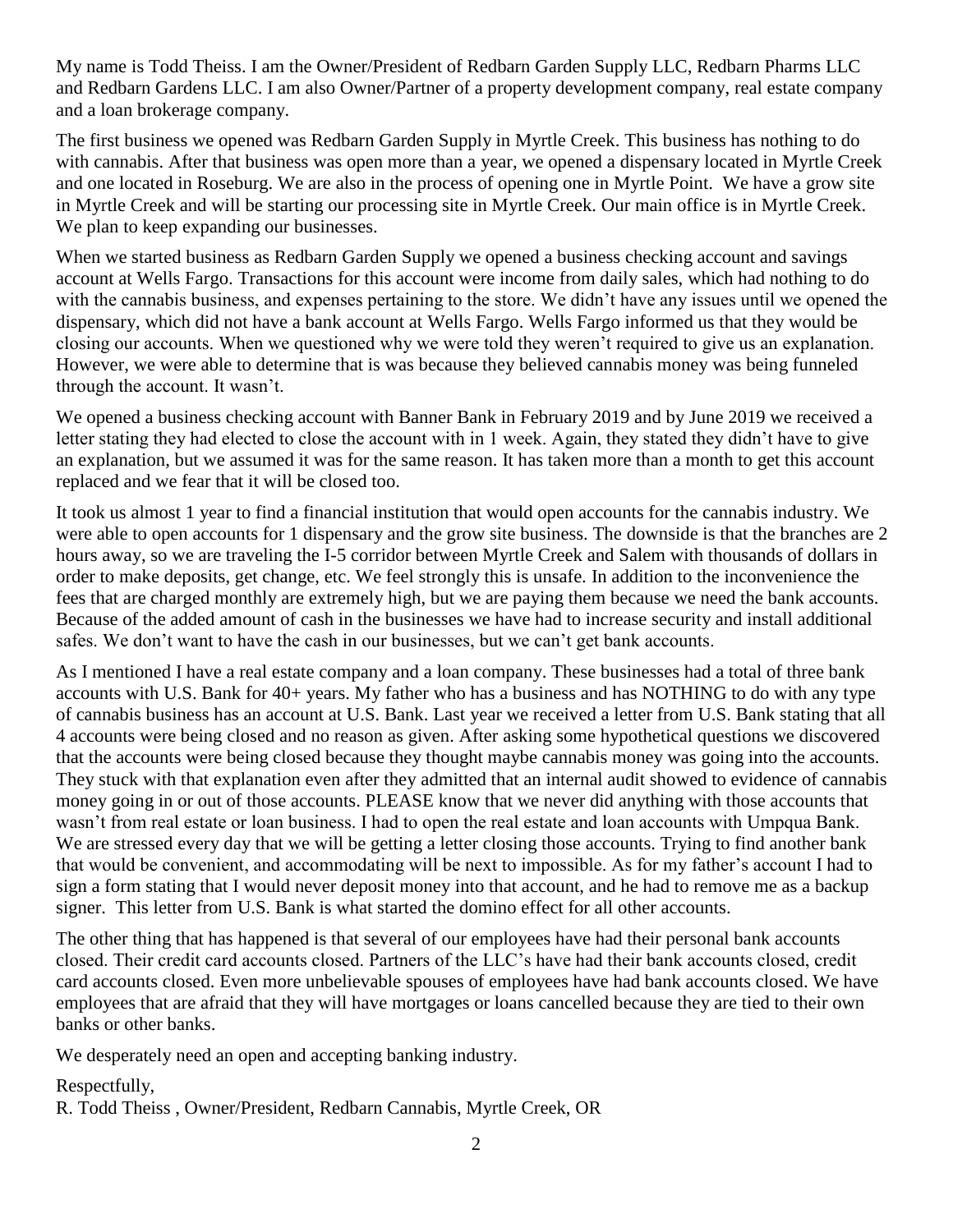#### Stephani Nicole, California

Following up with you directly about a bank issue my company, JadeHouse Extractions, had. We had an account with a branch of a bank called Pacific Banking Corp and had an awful experience, almost went to the point of litigation. Most of the time we couldn't wire money out on time and when we tried making deposits wouldn't deposit them into our account on time and essentially made every move we tried to make extremely difficult and would take over a week at times. It got to the point where they would not let us make any wires out at all (mind you we had no debit/credit card or other way to move money in or out of our account). They didn't officially freeze the account but they made it so it was not possible for us to access the money in the account. It got to the point where we essentially felt like we were a hostage to the bank. Took several weeks until we were able to finally wire our money out of that account and close it. We've been struggling/scared to try and find another solution since.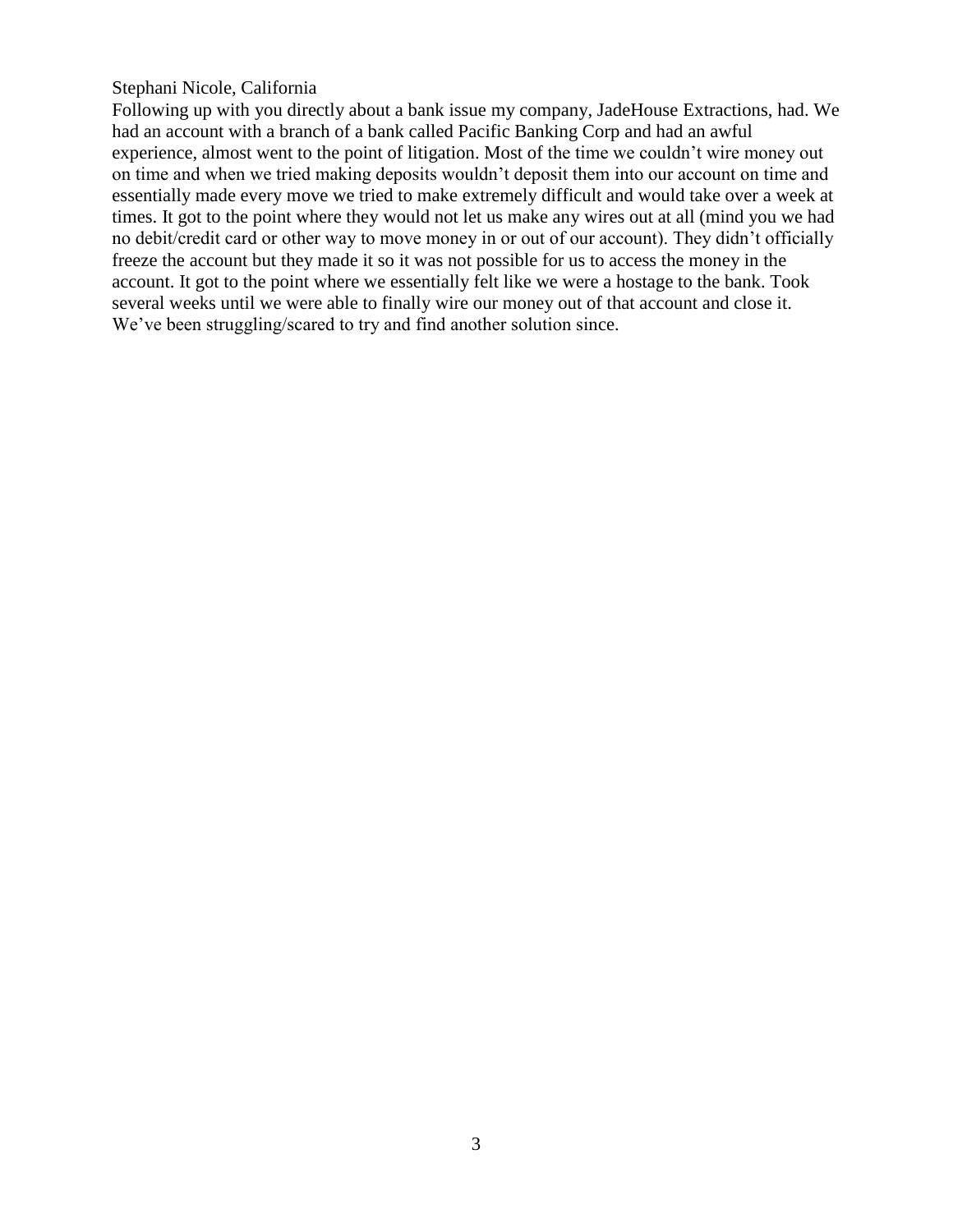## Sheryl Mizicko- Ideal Harvest- Denver, CO

I provide ancillary equipment and services - consulting, equipment and technology and do not even touch the plant. Have been kicked out of 2 banks in 2 years. Have been told that I am a bigger risk than growers because I didn't go through a background check to do business and am not consistently monitored by the state -and I'm risky because I get paid with money from drug dealers/an illegal enterprise (again I'm like any other company in any other industry and I only sell to licensed growers, extractors and manufacturers. I am now with a credit union and it's going great, but I worry constantly.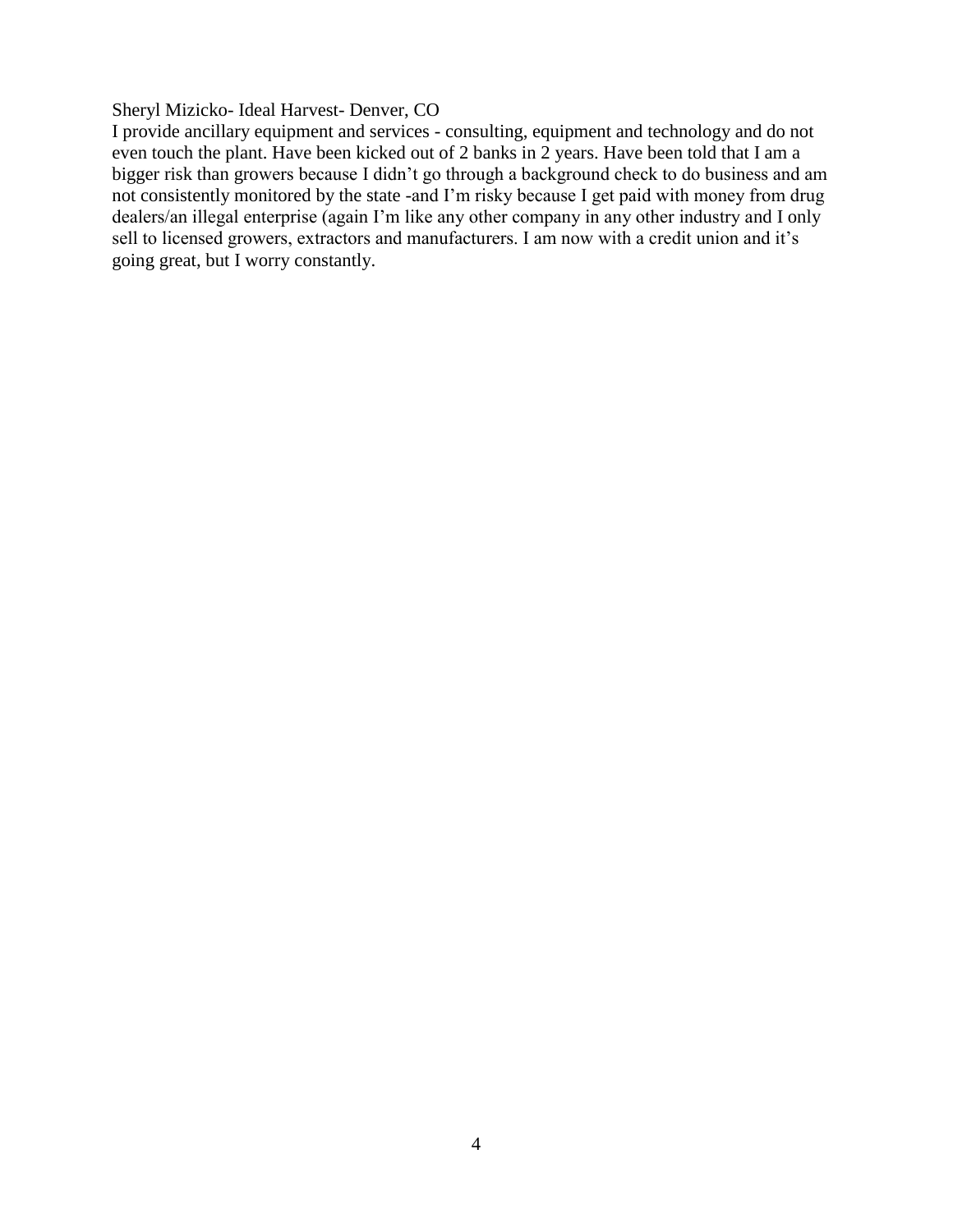**[Yvette Williams](https://www.facebook.com/yvette.williams.9469)** I have had 8 bank accounts. We have been in business for 10 years. Colorado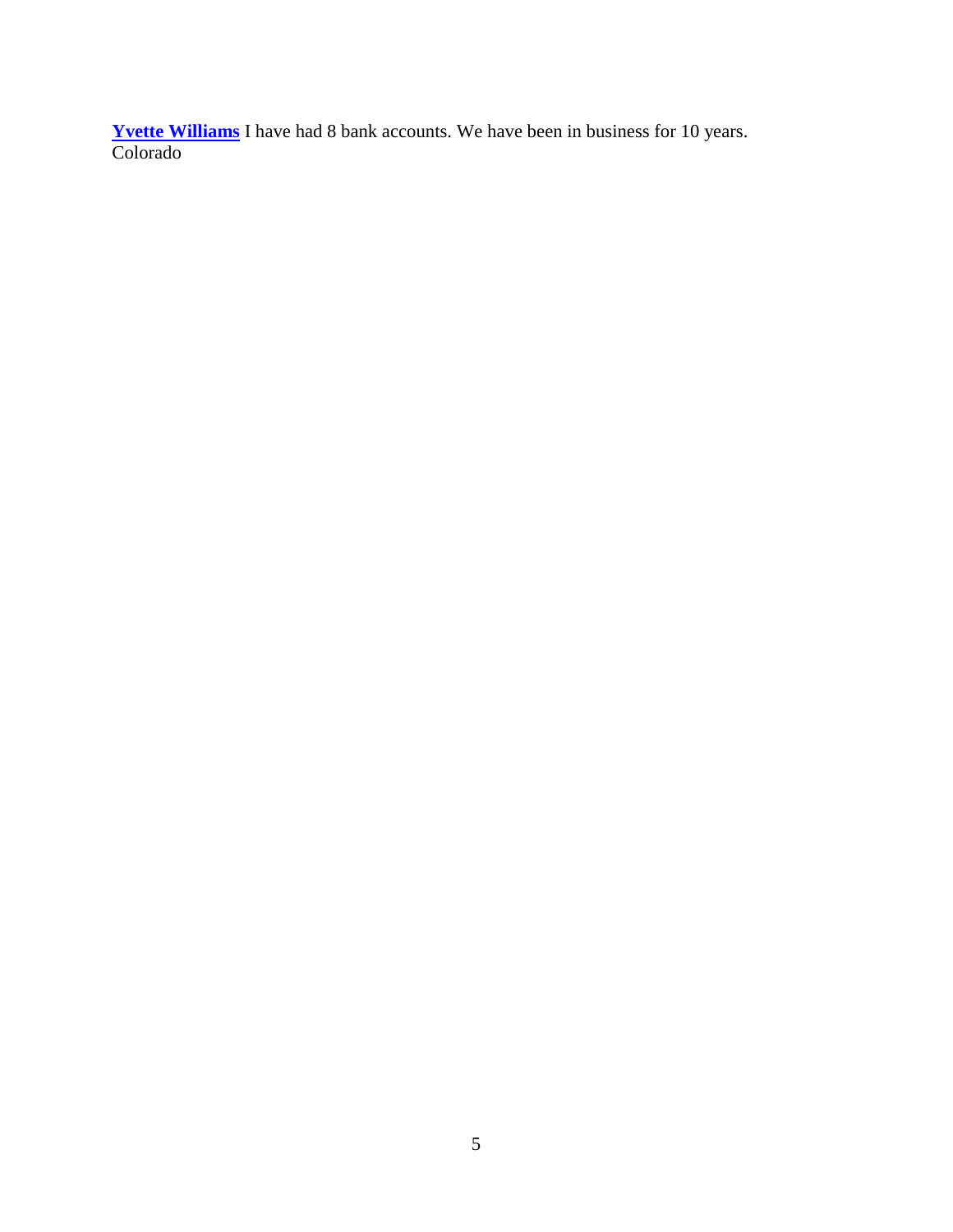## **[Amanda Maye](https://www.facebook.com/profile.php?id=100007417426920)** Trinidad, CO

We had a Wells Fargo account, and started a hemp business, HEMP, under the 2014 Federal Farm Bill, went through the Colorado Dept. Of Ag. Wells Fargo said they would no longer service us and closed our account. Ended up with a bank based out of Trinidad CO, although they eventually closed our account too. It was one of many factors that made industrial hemp not a cash crop as it was purported to be.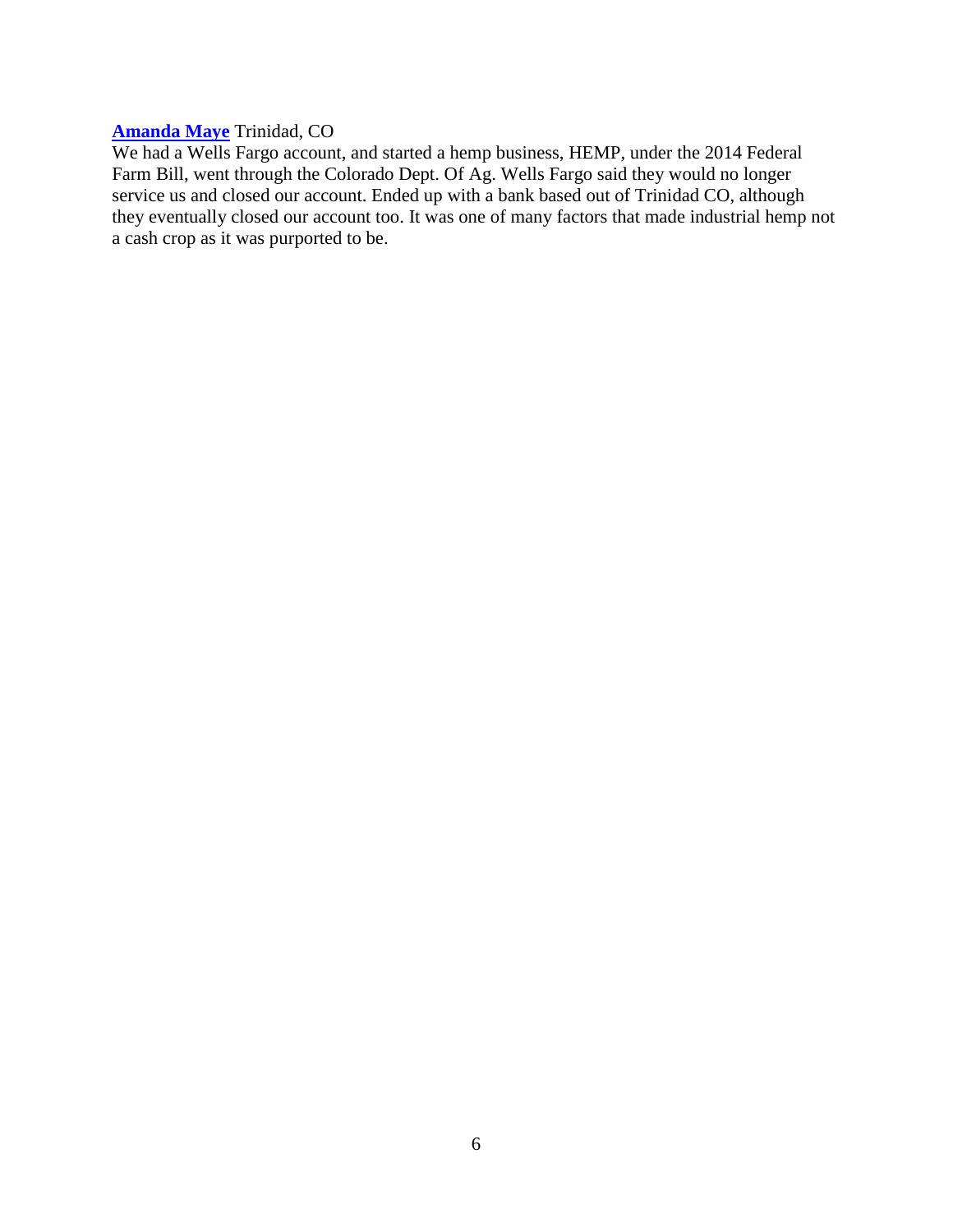## **[Heather Schafer](https://www.facebook.com/heather.schafer.35)** California

In 2017 Wells Fargo shut our law firm bank account down because we were offering educational seminars to the cannabis industry. Over the last 4 months we have been to 5 financial institutions in the county we are helping to get set up with Commercial Cannabis activity, and 4 of the 5 said no because they won't touch any business that services the industry and the 5th told us that they would not be able to handle the amount of cash required for even 10 cannabis clients.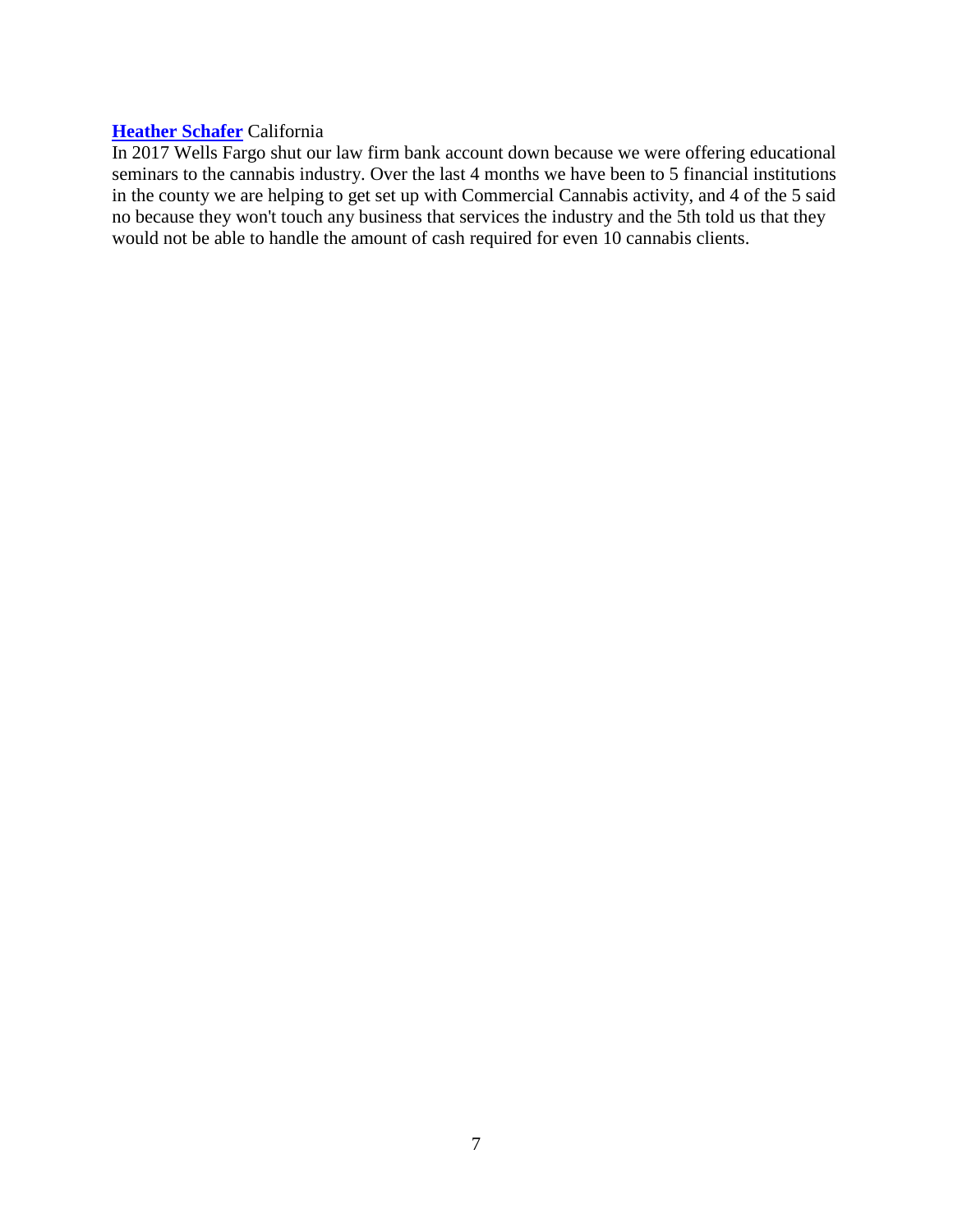# **[Jessica Tonani,](https://www.facebook.com/jessica.tonani)** Washington

We only do research on cannabis. No sales or "trafficking" and we were shut down by Chase. We now bank with a great local credit union, but are charged a monthly audit fee even though we have zero sales.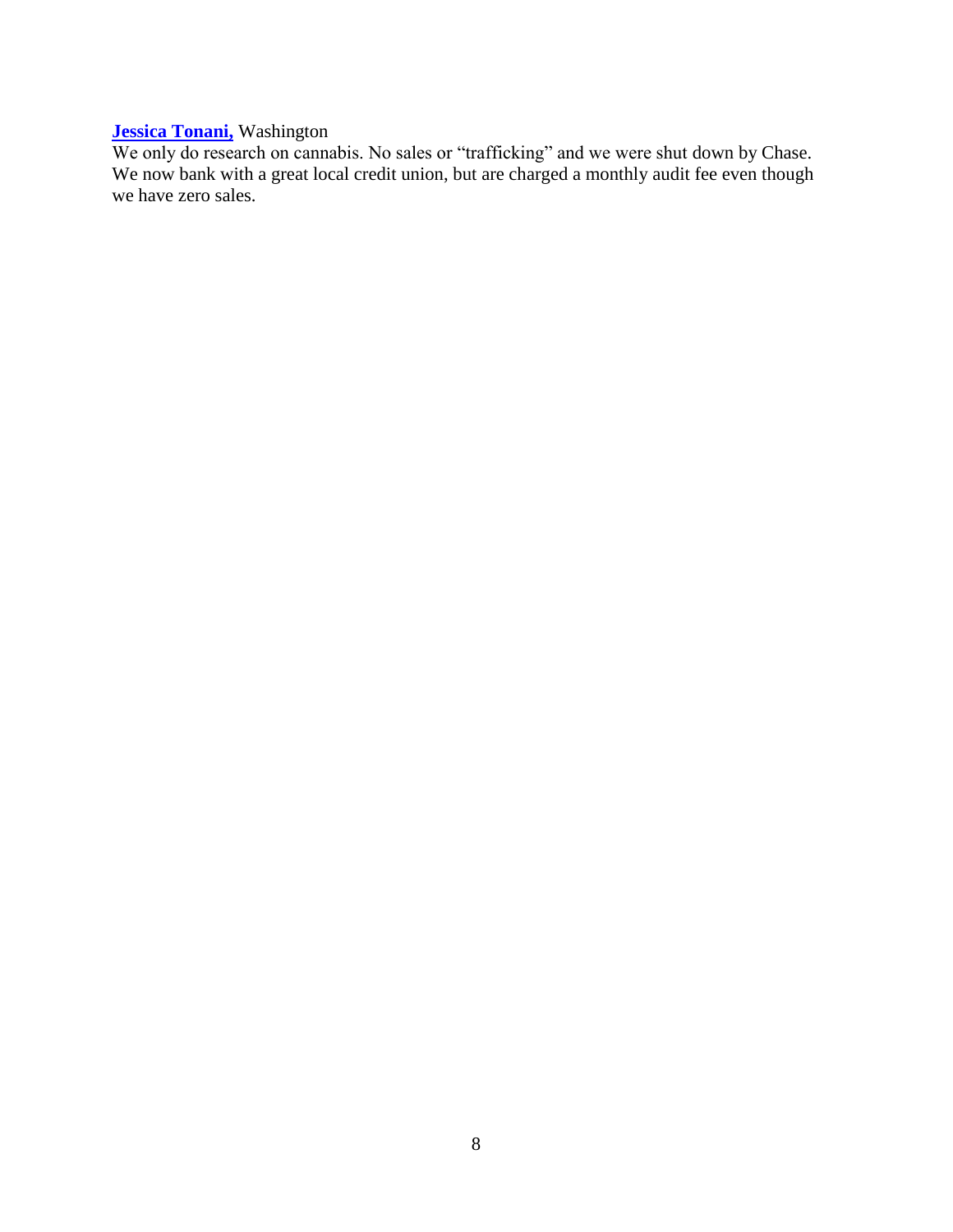# **[Bridget Goldsmith McKee](https://www.facebook.com/BRIDGETMCKEE)** Colorado

CC processing is my big issue. That's how the are literally choking out the small farmer. I have a tale to tell. Hoping for big progress next week. What's going on in banking is criminal.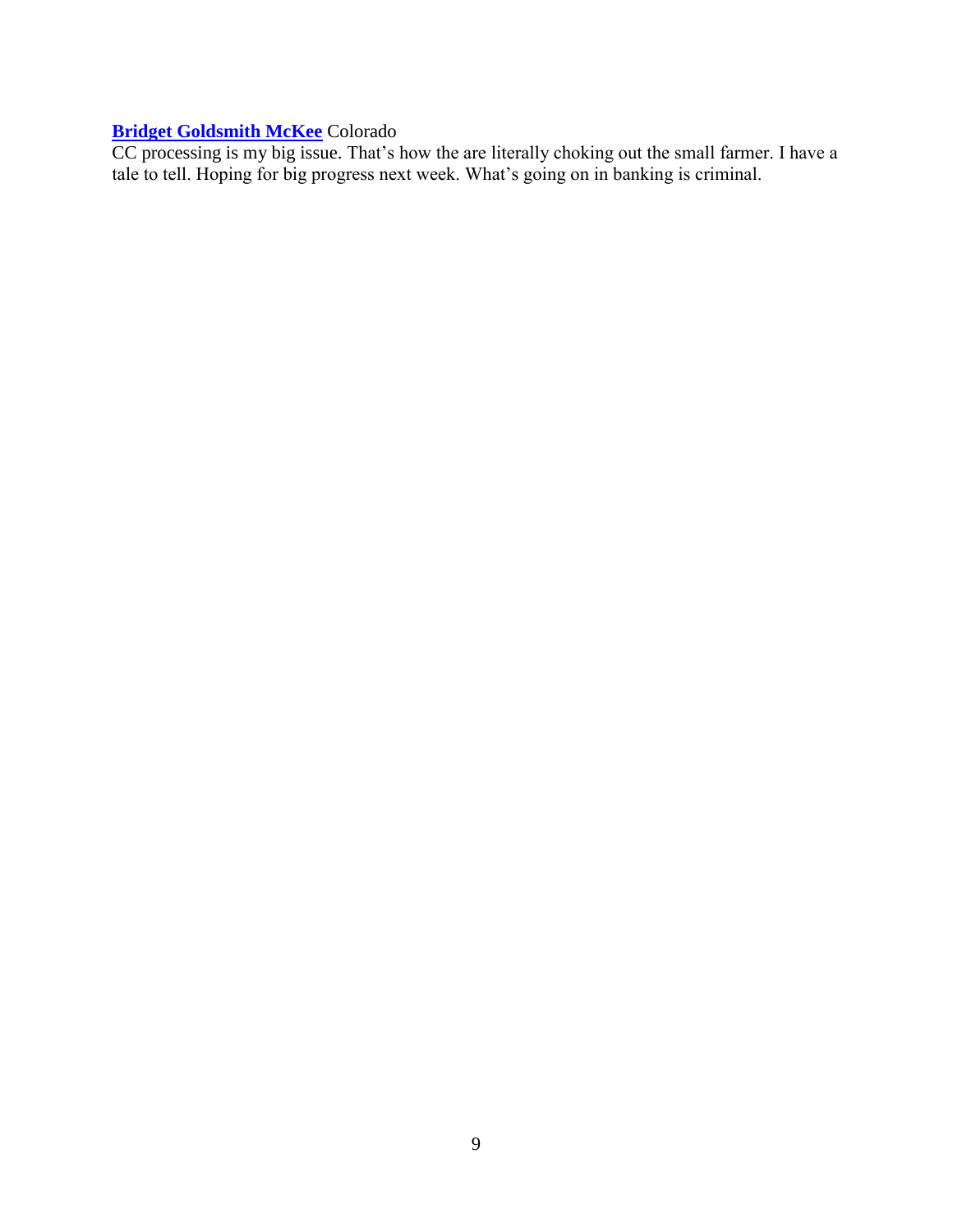## **[Courtney Bailey](https://www.facebook.com/courtney78bailey)** Humboldt, California

We were recently shut down by Wells Fargo after they crosschecked licenses issued by the CDFA. Myself and others in Mendo received the risk assessment letter dated the same day. I can share the letter with you. Bank of America shut my business credit card down a week later.

There is a Credit Union in Southern Humboldt that is affordable and willing to work with plant touching businesses. Other credit unions and companies are charging \$12k-\$36k a year for audit fees plus transactions fees.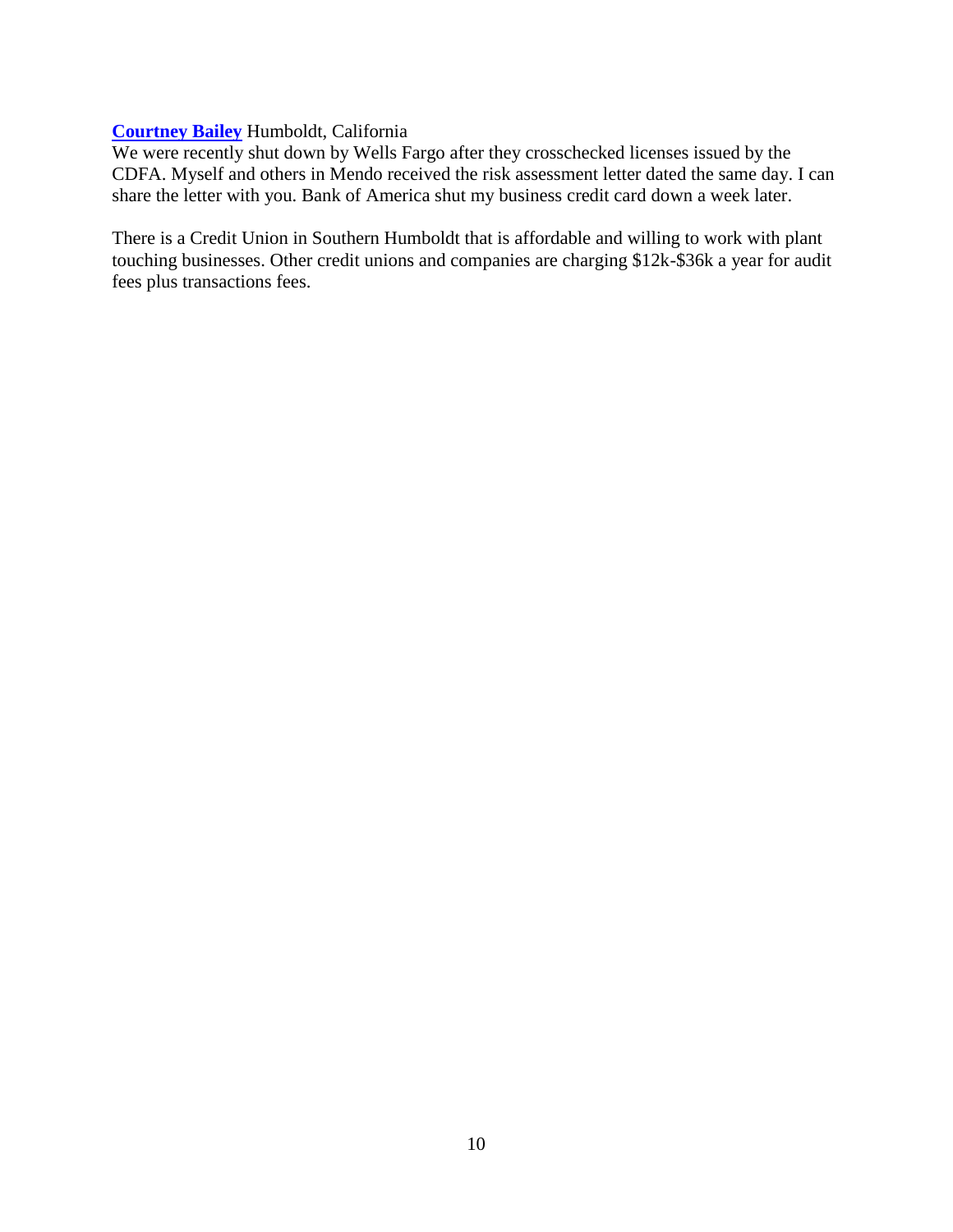#### **[Sara Walker](https://www.facebook.com/sara.walker.330)** California

Just got shut down by Chase today and we are bookkeeping and accounting.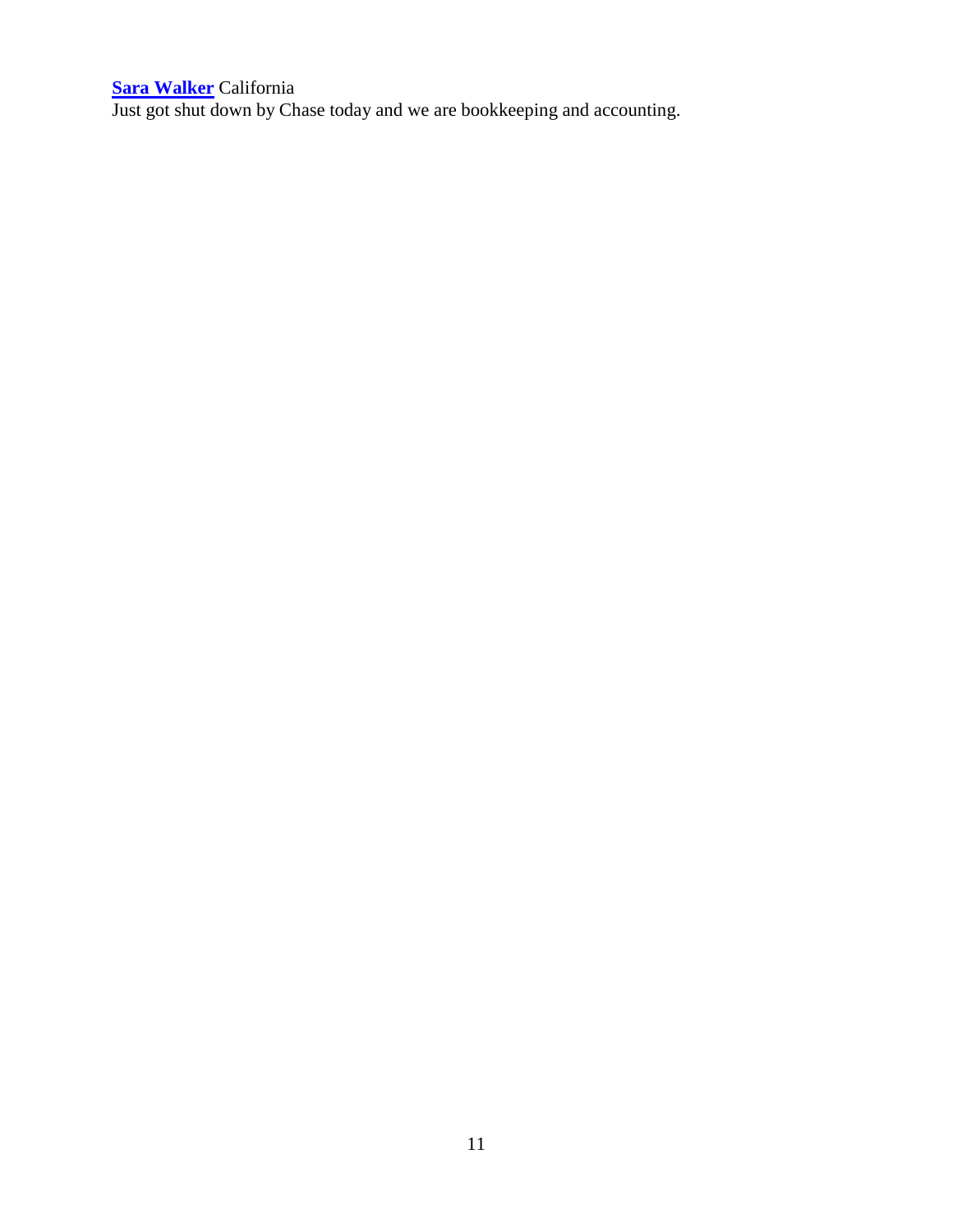To Whom it May Concern:

As a CFO and Accountant working in the cannabis space the last five years, as well as providing Cannabis accounting education to over 300 member Accounting firms in over 40 states, myself, my clients, and my students and their clients (numbering in the 100's, if not 1000s) have had major issues finding banking and getting accounts shut down. This is a huge national problem and it makes no sense to have a state legal industry that is required to pay tax dollars federally and locally that has no access to banking.

The result of this high cash system is likely fraud, theft, and lower tax payments to the IRS and state. We speak all over the US on many topics around accounting and tax, but none is more urgent than the banking and merchant services issues these companies face.

Please fix this immediately!

Andrew

*Andrew Hunzicker, CPA CEO/Managing Partner* **DOPE CFO/CFO Ben[d](http://dopecfo.com/)** [www.dopecfo.com](http://dopecfo.com/) Bend, OR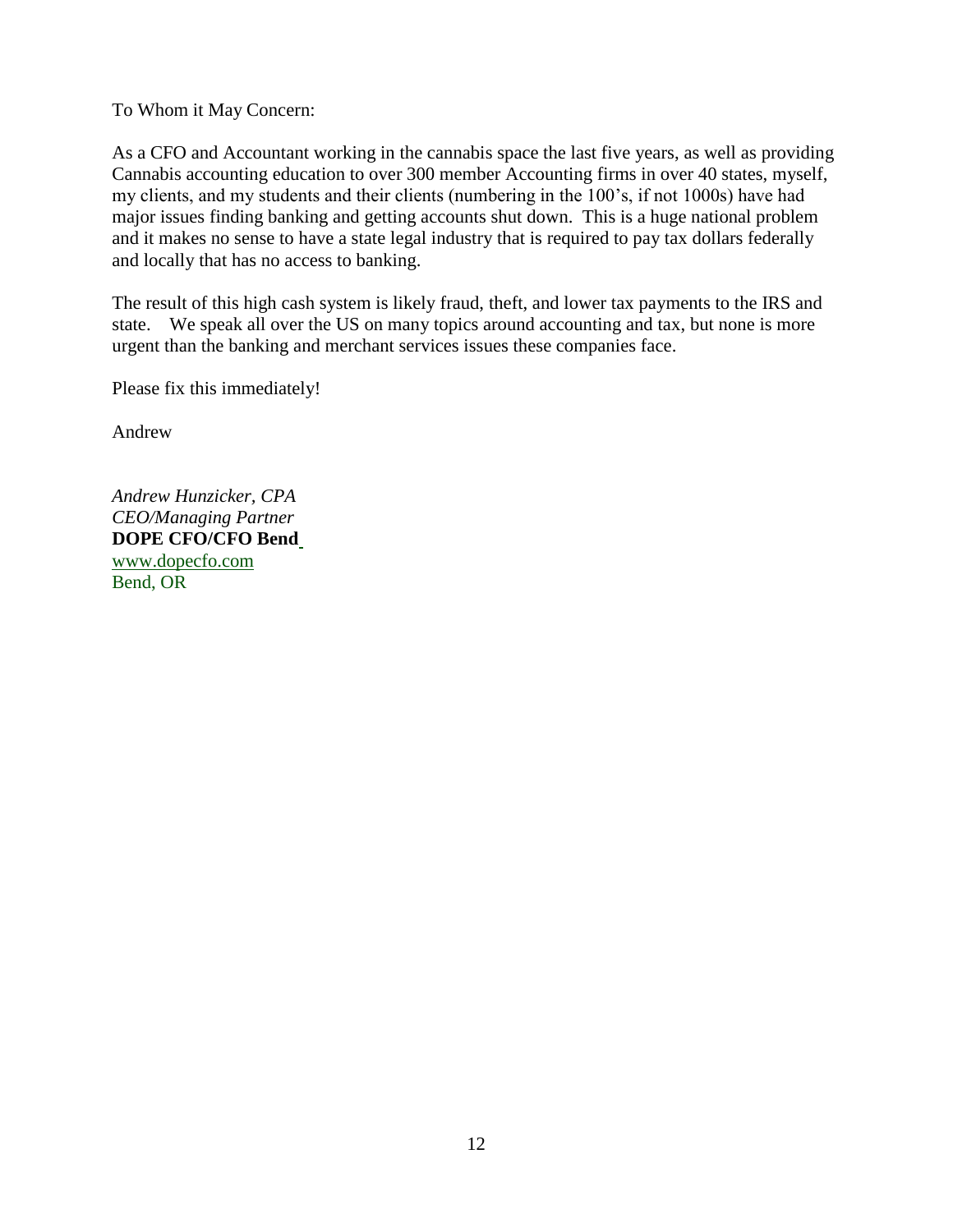I have had a bank account with us bank for about 20 years here in Vernonia. We opened our little dispensary in September 2015. The people at us bank have always been super nice and understood the banking situation that we were dealing with. This year though when I paid our federal tax, it was a good sum but I just wanted it taken care of. Well I guess that was a red flag to us bank corporation and they closed my account. For paying our taxes. It was been difficult to maintain a business without a bank account. Now I have a personnel account with a credit union, but not a business account.

Pretty bad when you get treated like this just for paying your taxes.

Sincerely,

Wendy Brisbin Owner Vernonia's natural choice Vernonia, OR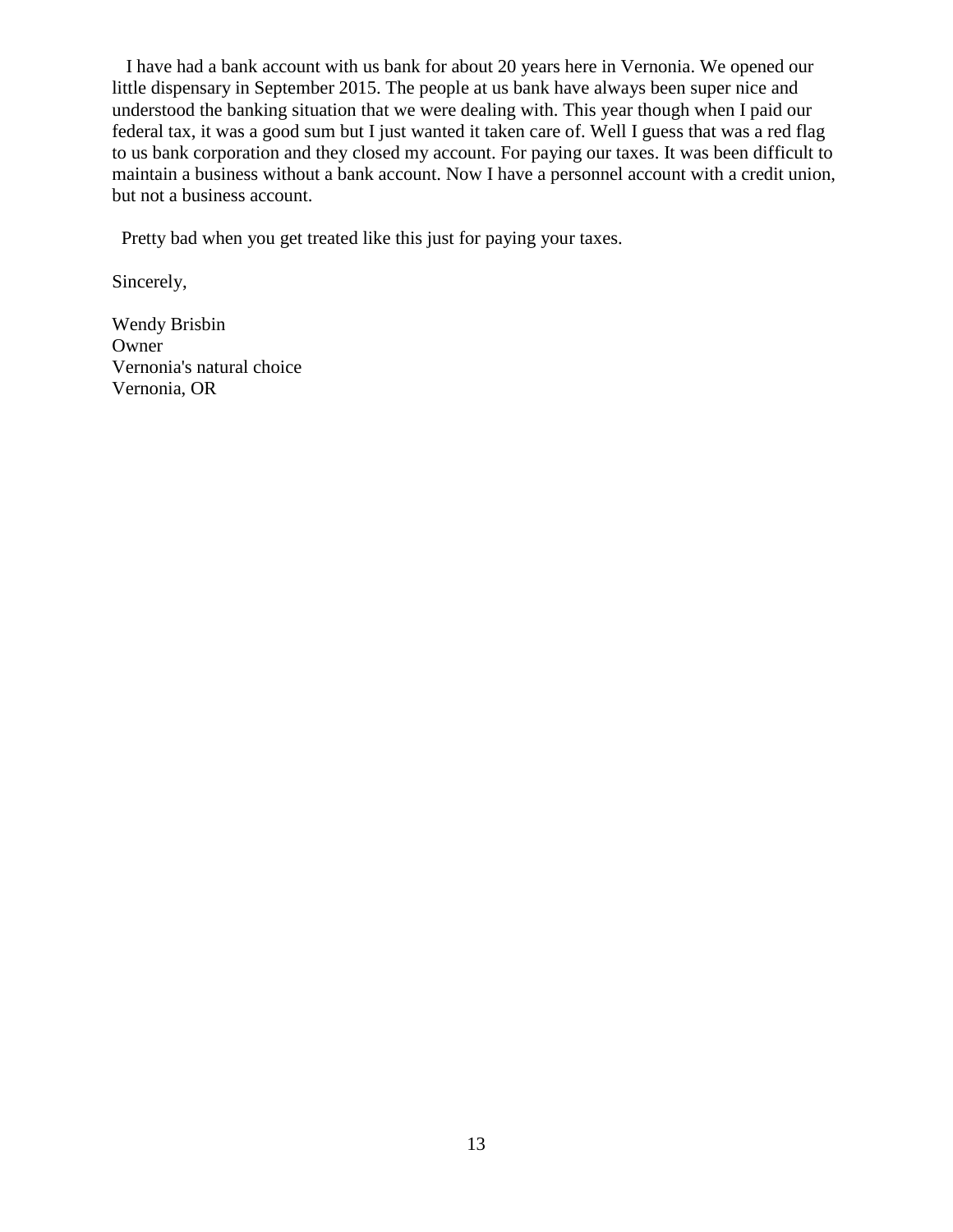To whom it may concern,

My wife and quit our jobs, cashed out our 401ks and refinanced our home in order to open up our dispensary almost 5 years ago. We have no big investors or partners with funding. Since then, we have been recognized as one of the best and most compliant dispensaries in Oregon by receiving numerous awards and honors. Both My wife, Jaime and I have over an 800 credit score, but can't get approved for a mortgage. We are forced to pay higher then market rent, high insurance premiums, and a dramatically higher tax rate. Due to the fact that we are in the cannabis industry, everyone feels they can charge a premium for things that every other business takes for granted. We are expected to be grateful for the ability to even have these regular services. Banking is no different for us. Very few banks will even allow us to use them, and the ones who do require invasive reporting, and excessive fees. Our daily business suffers, since we aren't allowed to have credit card machines, forcing us to deal in cash. This creates a safety risk for my business, and employees. Our industry continues to expand into other states, Canada has legalized nationally, and the momentum won't stop. Correcting banking regulations regarding a completely legal, state licensed business that has shown that we just want to be treated like every other legal business in this country. Please help by backing bank reform for our industry.

Thank you

Shea Conley MindRite Oregon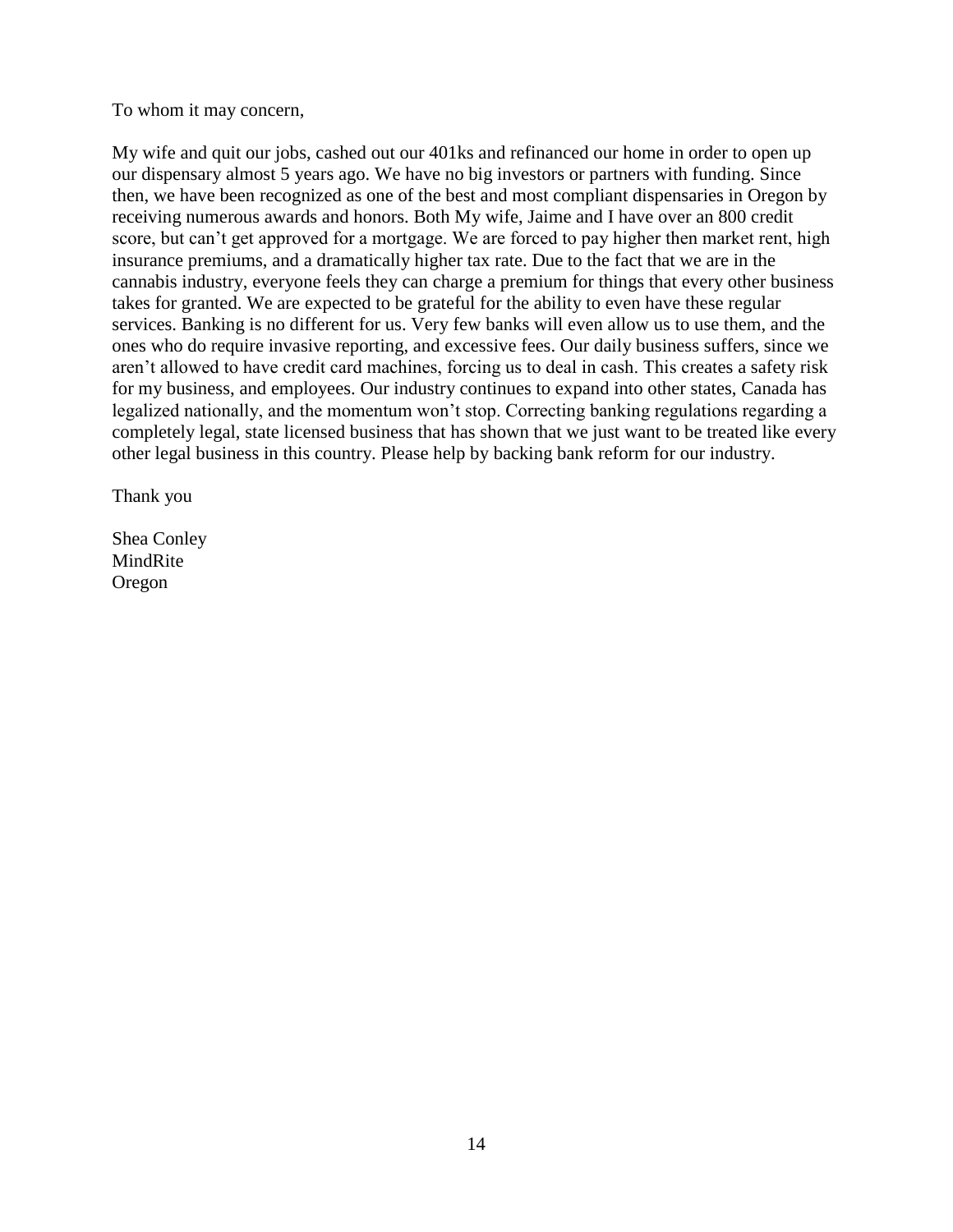The cannabis industry has many challenges ranging from strict regulation, excessive taxation, to outright discrimination. All these require a significant amount of energy and creativity to address. None so much as access to financial services. As co-founder and CFO of Sun Breeze Inc, a vertically integrated company holding OLCC licenses of various types, I have put more effort in simply acquiring and maintaining a simple bank account than most business would on a whole department. In truth it has been a full-time position managing the large stream of cash inherent in a business that banks are unwilling to work with. Over the course of our five-year adventure we have been denied every application for banking, open and lost multiple accounts set up for parent, sister, and ancillary companies. The situation has forced us to transport significant amounts of cash over great distances simply to reimburse the State of Oregon the sales taxes we have collected on its behalf. Once I arrive in Salem to make such a payment, I receive insult to injury as I watch the state employee take its revenue from the cannabis industry and put it straight into a bank deposit bag. How is it that the state has access to the federal banking system for it's share of the proceeds in the industry? The rest of us are forced to buy money orders to pay standard business expenses and bills and in doing so we must hope the vendor doesn't decide to deny access to that service as well.

In addition to being unable to access banking services, merchant accounts, or other financial products, our company has specifically had prepaid accounts closed, merchants refuse to sell us money orders, had our ability to purchase gift cards denied and generally treated as criminals by the financial community at large. It has only been recently that MAPS credit union based in Salem, Oregon has relieved some the pressure by offering limited access to financial services. This has help significantly, however still requires the transportation of large amounts of cash over a large distance as MAPs only has branches in the Salem area.

The only issue that compares in significance to banking for the cannabis industry at large is that on the subject of taxation and effect of IRS code 280e. Opening the doors to offering standard financial products to cannabis industry businesses will not only reduce the significant risk associated with conducting business, allowing the industry to mature naturally , but it will also provide the means for cannabis businesses to pay the federal income tax, which can only be done through a financial institution such as a bank.

Change to banking restrictions for the cannabis industry is long overdue as those of us in the industry have proven we can operate responsible businesses, contribute to local jobs, generate taxes, and provide safe access to consumers interested in legally grown cannabis. We ask congress to help state legal cannabis businesses like ours bank like all other Americans.

Jon Cunningham, CFO **Sun Breeze Inc** A Family of Companies Working to Ensure Safe Access to Quality Healing Herbs. [www.sunbreezeinc.com](http://www.sunbreezeinc.com/) Salem, OR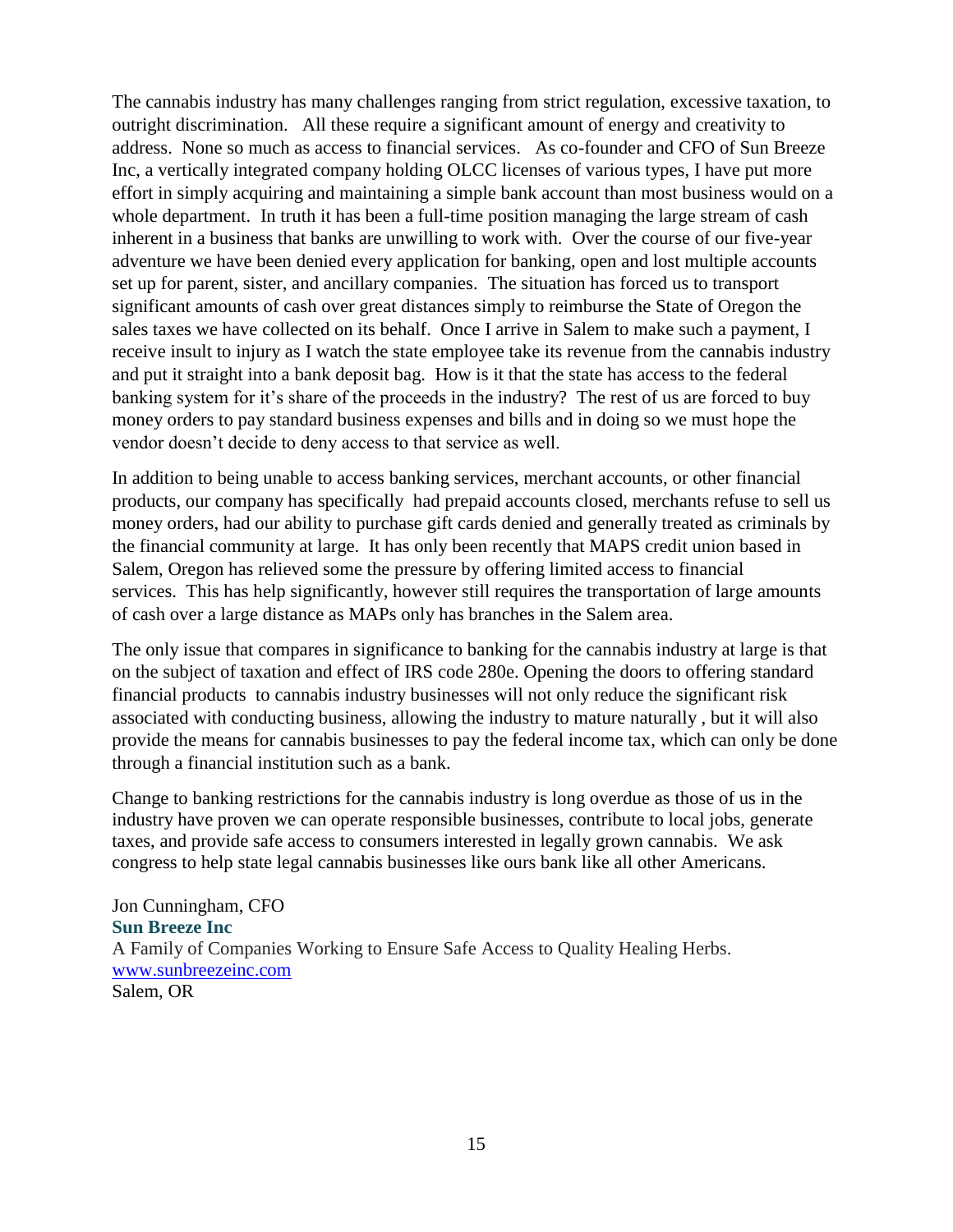Hello:

We have had three banks cancel our bank accounts after they found out we were in the cannabis industry. Banner Bank, Peoples Bank and Northwest Community credit union. We recently were in the process of making application with Bank of the West but were told that we couldn't have account since we had hemp and thc on the property. As a result, we operate in cash, driving our utility payments to the different locations as well as paying the IRS, SAIF and Department of Revenue with money grams.

We also opened three bank accounts at Maps Credit Union in Salem at a cost of \$500 per month per account. It took months to finally get the accounts in place. It has been a totally frustrating experience. It would be wonderful for all of us in the marijuana business to be able to enjoy banking like so many of our associates who are not involved in cannabis. Any help you may have would be greatly appreciated.

Deborah Gadberry Salem, OR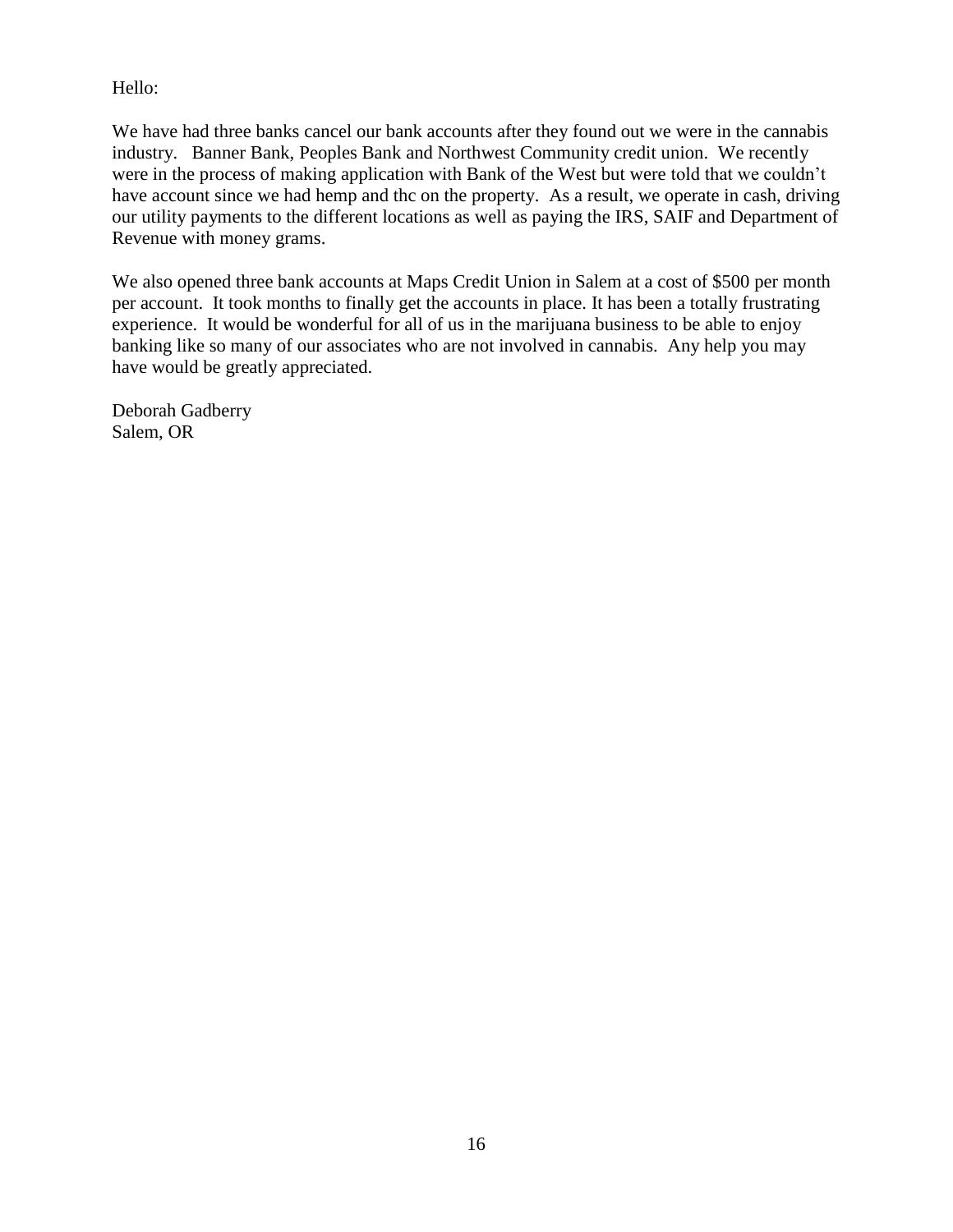I opened our medical dispensary in 2014. Before we had our license I went out and opened five bank accounts. I currently have one left. The only reason that I have that remaining account is because I only use it for IRS payroll tax payments and some very small on line or incidental purchases at local stores. I am lucky to be able to have this account for the IRS tax payments because there is a \$500 penalty if you do not pay electronically. They waived it for me once when I paid with a money order. But if you continue to pay via money order or check the fee applies.

How do I do business? We pay for all of our inventory purchases with cash. That means that all of that money is on hand in our safe. It also means that many vendors are driving around the state with thousands of dollars on them at any given time. In order to make sure that I am keeping track of my purchases and balancing the amount of cash I have on hand, I write up an invoice for every purchase that I make from cannabis vendors and I ask them to count the money in front of me and then sign off on the invoice. I then keep a paper ledger as well as a computer file for my accountant. I count the cash I keep in reserve daily to make sure that things are in order. All the cash moving around takes quite a while to manage. I have a few friends who are accountants and they can't believe what I need to do to keep the books in order. I also pay my employees in cash in much the same way. I write up an invoice that they sign after they count their pay and they return it to me.

Other bills are paid with a money order. I am lucky to have a Walmart in town for some of the monthly bills that I pay with a money order. But I need to spread the purchases around so that the store doesn't get suspicious. Walmart has the most liberal policy as far as the amount of money orders you can purchase at a time. I can't exceed 1,000 or there are questions that I can't answer truthfully. I travel to Springfield, Eugene and Salem (when I drive up with my monthly Marijuana Tax Payment to the Department of Revenue) and spread out my purchases there.

My town is 90 minutes from Salem and I make that drive monthly to make my tax payments which range between \$6000 and \$10,000. I am a small store, so I don't have much compared to larger shops. To make it a more manageable size, I make sure to pull all the \$100 and \$50 bills I can when I separate my tax money at the close of the week.

I don't use a credit card or debit service because I need the one account that I still have. There are plenty of companies that would love to help me out with processing transactions but when I ask if they can get me an account they can only say 'No' or offer to try and get me an off shore account that would be expensive and very cumbersome to use. The merchant services that are willing to try and work with us charge much more as far as transaction fees go. I have seen anywhere between 3%-6% and sometimes with an additional fee.

There is a credit union in Salem that will work with cannabis business in their county OR if you are a member of ORCA (Oregon Retailers of Cannabis Association). The fee is \$500 per month and a VERY large packet of documents that must be filled out to gain the account.

We do have an ATM account in our store that is not affiliated with our business. The ATM account enables me to let customers pull out cash for purchases.

Please let me know if you have any questions. Thanks so much for bringing this to the forefront and pushing for much needed change!!!

Colleen Valley, General Manager, Apothecaria Cottage Grove, OR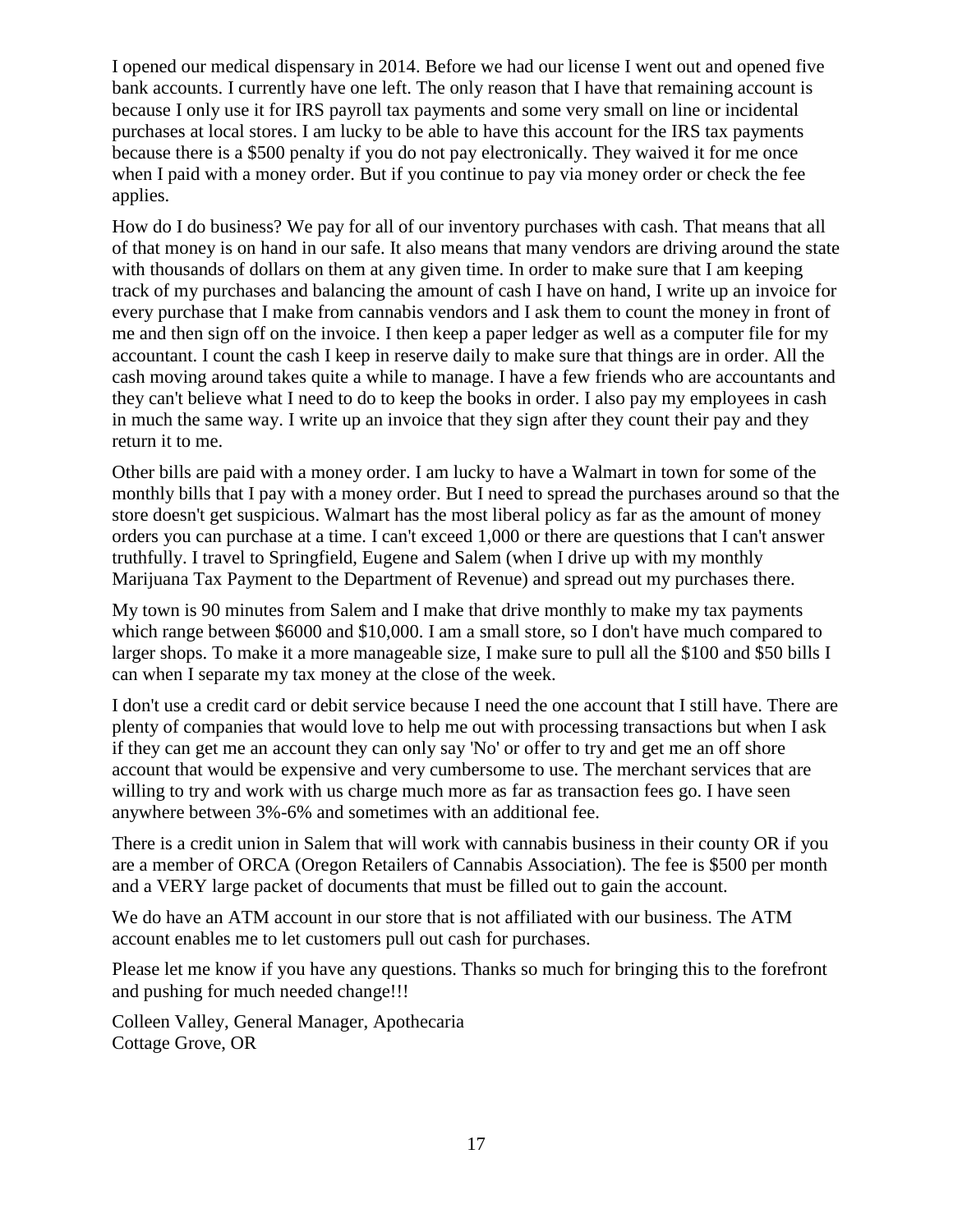To Whom It May Concern:

I have been asked by ORCA (Oregon Retailers of Cannabis Association) to write a letter about my personal experiences with banking and the cannabis industry.

I moved to Oregon from North Carolina in the middle of 2017. When my father passed away in 2008 he had left me several inherited retirement accounts (Inherited IRAs) which I had administered by Ameriprise. I had discussed the move with my advisor in NC along with my intention to work in the cannabis industry in OR. Indeed, I received my Oregon Cannabis Worker's Permit while still in NC to ensure the fastest acquisition of a job upon arrival, and I even showed this to her.

When I arrived in Oregon, I arranged for a new Ameriprise advisor in Eugene. After meeting with him, he told me that he had heard that Ameriprise was actively comparing a list of social security numbers of registered cannabis workers with the social security numbers of their clients. If they found a match, they would preemptively liquidate all accounts and send the client a check. It turns out they were probably comparing the list of businesses registered for a license and he was mistaken, but when he told me that it scared the shit out of me and almost made me physically sick.

First, it can be well documented that the contributions to this particular IRA had come entirely from Duke University where my father worked. It's impossible to make contributions to an Inherited IRA. The only option is to make withdrawals so the notion that the money came from a cannabis source is illogical. Secondly, liquidating any retirement account would incur massive fees and taxes, and to do so preemptively without client approval is probably criminal – or it should be.

Having overcome the nausea, I contacted Oregon Community Credit Union and they said they'd be happy to take my money as long as it wasn't a business account in the cannabis industry. They didn't care about employee income. I promptly moved all my assets to OCCU and have been with them ever since.

Regardless of if the Ameriprise individual was mistaken, this is an indication of the paranoia and ludicrous lengths the financial institutions are willing to go through because the federal government is unwilling to listen to the majority of the citizens in this country. Banking reform is only the first step in fixing the quagmire our elected "representatives" have gotten us into. Nothing less than treating cannabis with the same restrictions as tobacco and alcohol will appease me.

Thank You, Chris Smith-Naill Deadwood, OR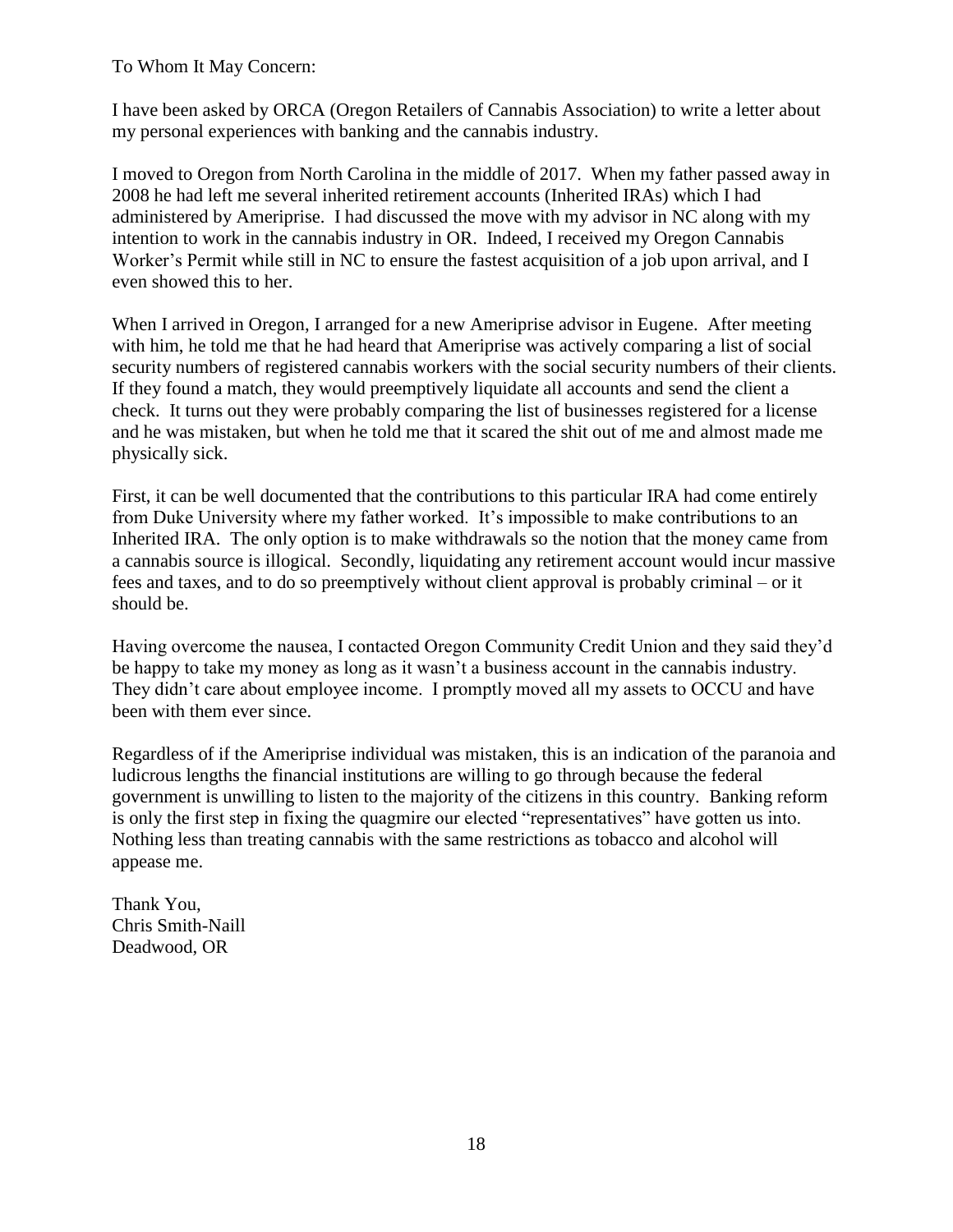Hello,

I operated Oregon Cannabis Law Group ("OCLG") until 12/31/2018 when we merged with Green Light Law Group. OCLG's bank accounts (both my operating and lawyer trust accounts) were abruptly shut down with no notice, crippling my ability to do business, and leaving me momentarily out of control of my clients' funds. As an attorney, this was extremely worrying, and I had to contact the Oregon State Bar immediately because of the issue with my trust account. Luckily, I had a good relationship with one of the branch managers, who was able to pull some strings to get me cashier's checks for all my account balances, and who unofficially confirmed that the shutdown was because of my dealings with legal cannabis clients. At my next bank, although they never shut me down, they called me in for numerous meetings where various transactions were scrutinized, and asked me invasive questions about the number of cannabis clients I represented.

I hope this is helpful, thank you for your efforts to improve the terrible banking situation in our industry.

Best,

**Andrew C. DeWeese | Attorney** Green Light Law Group, PC Portland, OR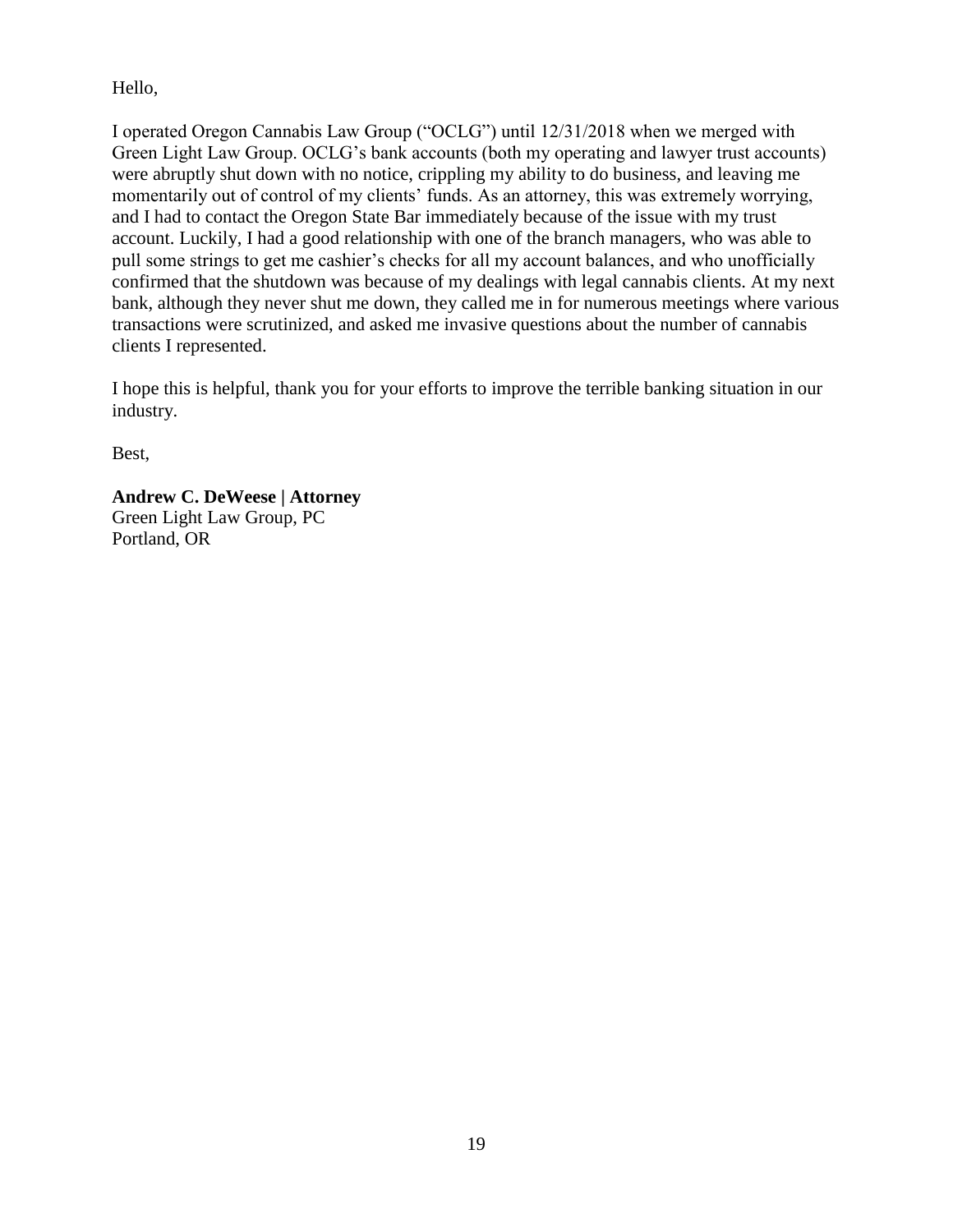#### 7/19/2019

Dear Senator Merkley,

I am writing in support of SAFE Banking Act (S.1200). As CEO of Tokyo Starfish, an Oregon Cannabis Business that has 5 active OLCC licenses and employs over 55 hard working great Oregonians, we believe that a legal state business should have the right to have banking options available to us.

The banking restrictions on our business is the major outlier that prohibits us from operating like a normal legal business entity. We are required to operate within rules and regulations set up for businesses by the state of Oregon and the Federal Government, which include proper financial tracking and payments for taxes, employees, registrations, licensing etc. Yet without the ability to have a bank account, we are extremely hamstrung with fulfilling these obligations. Instead we are forced to find other solutions that cause more time, energy, money and risk for ourselves as well as other business operators and state employees.

We have been able to initially open bank accounts to attempt and operate above board, to only have them shut down. When these bank accounts get shut down, they also close any personal accounts associated with the business owners causing tons of work to facilitate new accounts and operations. Yes, there are a few credit unions that are allowing accounts for the cannabis industry, but with extreme oversight and exuberant costs. These accounts, for three licenses, would cost our business over \$20,000 per year.

Finally, we are the most regulated industry every in these initial stages of our business. I simply ask, what is easier to audit and keep track of, a bank account or cash stockpiled somewhere? With over \$266 million in tax revenue generated by the cannabis industry for the State of Oregon please help us have banking so we can easily continue to pay our taxes and operate our legal businesses.

Thank you,

Kale Gray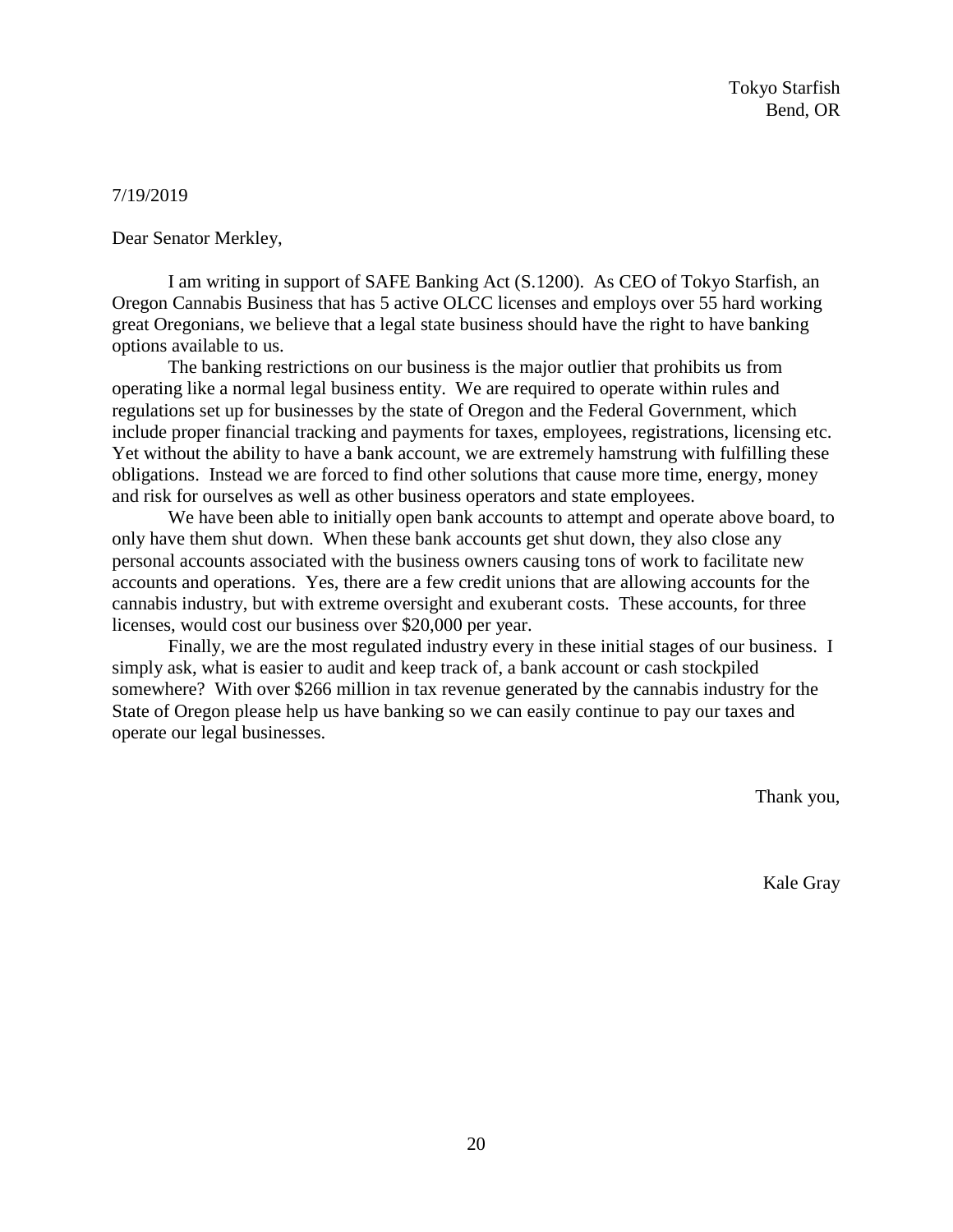I understand that Senator Merkley is seeking comments from the state-legal cannabis industry regarding their struggles with banking. I am general counsel to a company with multiple licenses at the retail, wholesale and producer levels. We currently have no banking whatsoever, and are running about \$5 million  $+$  in cash revenue. The lack of banking makes the receipt, counting and payment of bills and payroll an incredibly time-consuming process, and creates significant risks and other challenges.

For example, in order to pay our monthly sales taxes, we have to physically take piles of cash to the Oregon Department of Revenue building. That process can take several hours to count both at our facility and at ODR. The transportation of that much cash (upwards of \$80,000 per month) creates safety risks for the personnel making the payment.

Furthermore, there are several payments that can only be made online via a credit or debit card in order to remain in compliance under state law – in particular Metrc tags, which are statemandated. The only way we can pay for these state-mandated supplies is to have an employee pay for it out of their own personal bank account.

Relatedly, I am aware of several attorneys/law firms who have performed legal work for statelegal cannabis companies who have had their bank accounts frozen and closed by their banks. One of them was the law firm I was working for last year. There was no notice and it took several weeks to get the funds taken out of the frozen account, and was incredibly disruptive to the firm's clients and employees.

Please let me know if you have any further questions or need clarification of any points. My contact information is below.

Kevin J. Jacoby Attorney at Law Salem, OR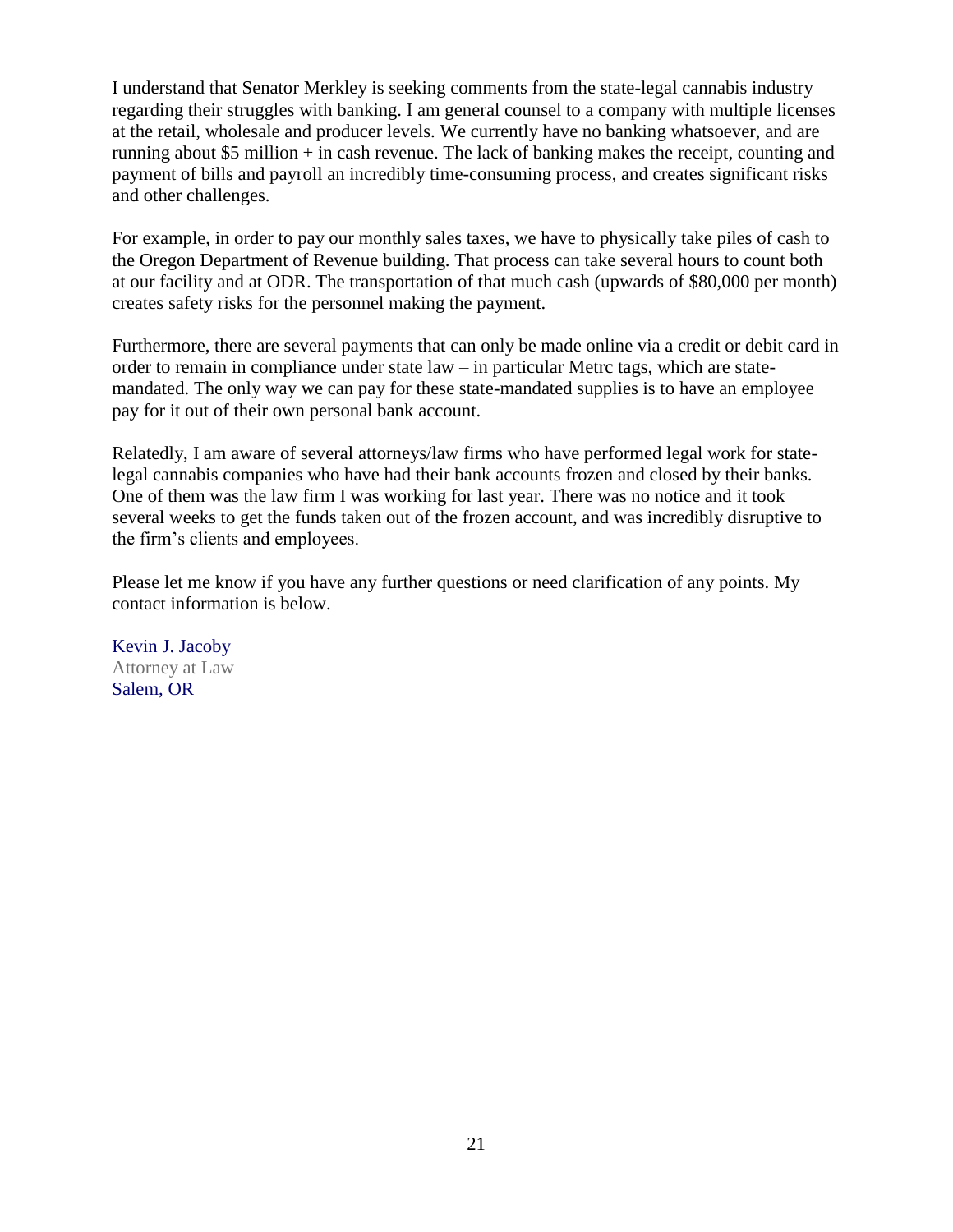My husband, Tony, and I created Shah Saffron CBD, a startup in Grand Rapids, Michigan.

We tried to obtain a business checking account with the credit union where we personally bank but were denied. We managed to open a checking account with another credit union and were shut down a few days later once they figured out "what" we were. I researched "CBD-friendly banks" and found Chase and Bank of America allegedly were open to our industry. I called to confirm before going down to Chase and even the banker at the branch confirmed we could open a business account but again, we were shut down about a week later. I've befriended a helpful woman at Bank of America who checked their policies and is challenging upward to make sure that we can open an account. We are now engaged in the application process of a compliancebased electronic payment hub that will hopefully approve us so that we can continue the process of securing a few merchant services accounts. We are held up with two companies due to not having a business checking account.

Securing a merchant services account has been even more difficult.

If you need any additional information, please call on me to help! Our purpose is to help people live better lives and be comfortable in their bodies, minds and hearts.

Sincerely yours,

Ape

-- April Moayyer CEO/Owner [www.ShahCBD.com](http://www.shahcbd.com/) Grand Rapids, MI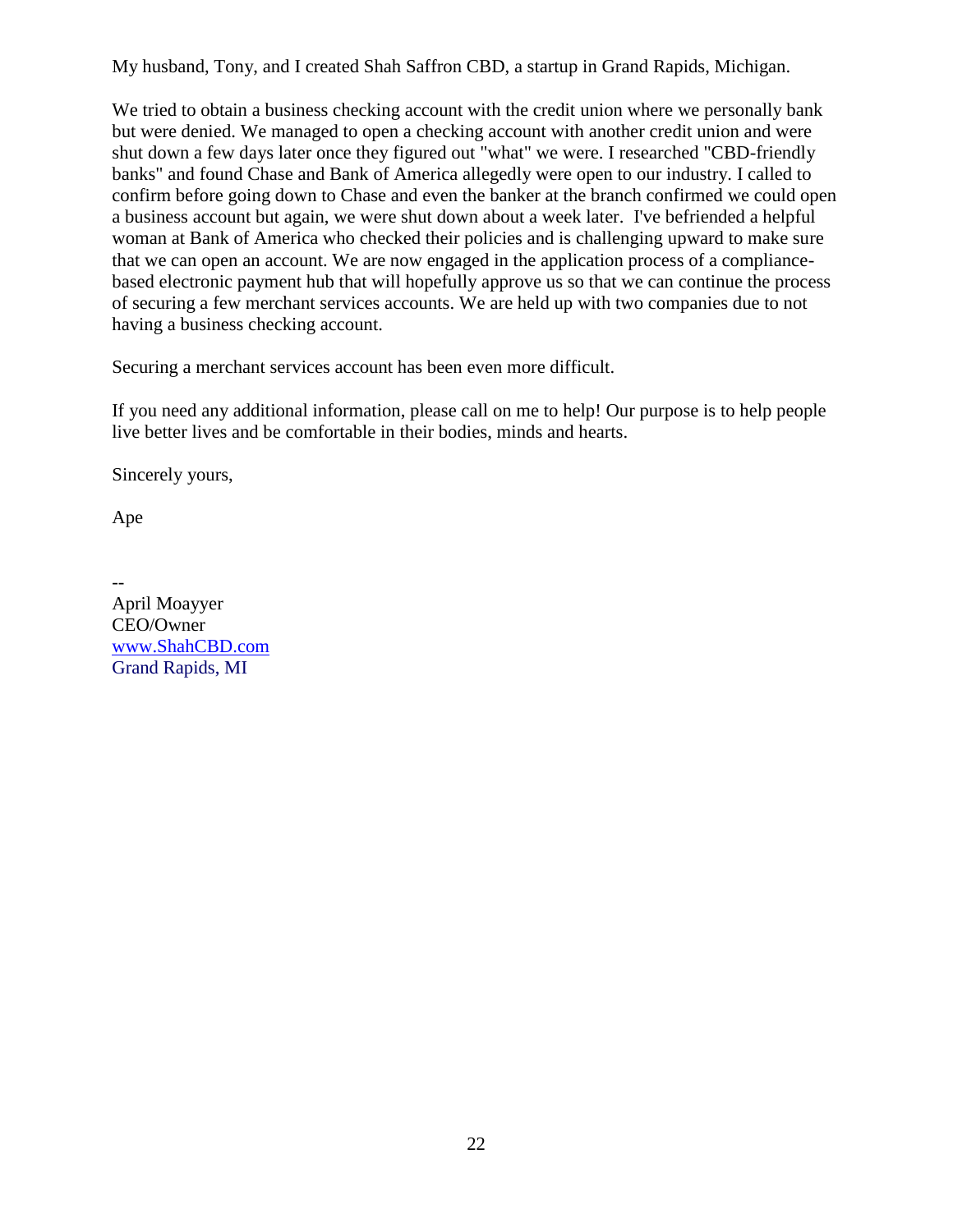Hello,

My name is Ramsey Hamide. I am a co-owner of Main Street Marijuana. We are the largest dispensary in Washington state the past 5 years, with over 100m in sales.

I have seen many problems the last 5 years not having proper access to banking. The first and most dangerous situation was when we first opened in 2014 and didn't have state Credit Unions to service our stores. We would pay all our employees in cash, and have hundreds of thousands of dollars in cash in the store at any given time. There were times where we had to make monthly excise cash payments to the Washington State Liquor and Cannabis Board all in cash. These payments were over \$500,000 in cash. It was extremely dangerous to be storing, and transporting that much money in cardboard boxes at around the same time every month. We were always fearful of being robbed, or murdered.

Outside of the operation of our business, my family and I have faced real world repercussions. The best example would be a couple years ago when JP Morgan Chase decided to shut down the accounts of my then 88 year old grandmother who is in assisted living. Because my mother has been a beneficiary on my accounts since I was a teenager, and she is also the beneficiary on my elderly grandmothers account, that link was enough for them to shut down both of their personal accounts. My mother and grandmother have never bought, or been involved with the marijuana industry. Imagine shutting down the accounts of an 88 year old woman with Alzheimer's, because her grandson is involved with state legal and licensed marijuana businesses.

In addition I have personally had my accounts shut down from JP Morgan Chase, E-Trade, Scottrade, last month Wells Fargo, and RBC is pending. I pay \$2,000,000 a year in taxes to the IRS without being able to deduct any of the expenses of a normal business, such as the 115 employees we have. Our stores pay almost \$1,000,000 PER MONTH to the state of Washington in excise and sales taxes. Yet I cant even have a debit card from Wells Fargo.

Our 3 stores generate almost \$1,500,000 a month to the IRS/State in taxes between all stores/owners. Everything we do is open and transparent, tracked down to the individual unit to maintain traceability. Why am I treated like a criminal for having my money in a bank account, or trying to buy stocks? Why are my elderly, sick, grandmothers accounts shut down at a time in her life when she doesn't even recognize her family? Nationwide there are hundreds of thousands of family's that own or are employed in the marijuana industry. We are the ones bringing marijuana out from the shadows. Making sure its tested and safe. Paying the taxes, keeping the revenue from criminal organizations, and out of the hands of children. Please let us operate like normal business owners/employees and make sure someone elses elderly relative isnt the next to suffer from no fault of their own.

Ramsey Hamide 206-552-0020 [rhamide@gmail.com](mailto:rhamide@gmail.com) Washington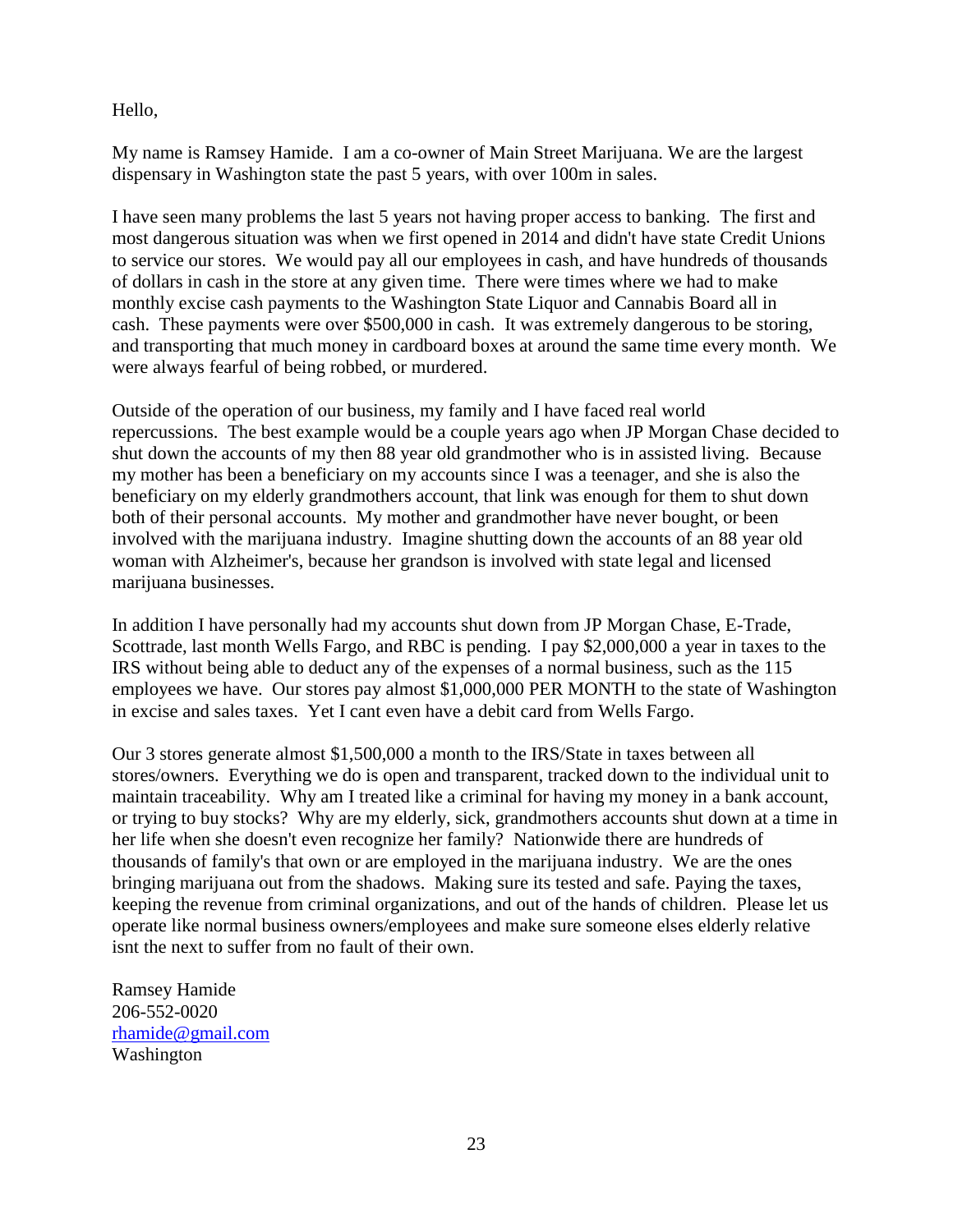Hello, I have a nurse consulting business named Smith Cannabis LLC located in Portsmouth Virginia. I do not deal in cannabis products of any kind. I merely provide education about cannabis therapeutics to healthcare providers, patients and anyone who desires. I attempted to open an account at BayPort Credit Union last summer. However, the credit union turned me down based on my business name. Unfortunately, all my expenses must be put through my personal accounts. I have been able to use my business expenses as a tax deduction. It is wrong to deny individuals access to banking based on a word "cannabis". Here is my website <https://smithcannabisllc.com/>

Sincerely, Llewellyn

Llewellyn Dawn Smith, MSN RN Smith Cannabis, LLC Treasurer, American Cannabis Nurses Association Endoscopy Nurse, Sentara Obici Hospital Staff Nurse, Ambulatory Surgery Sentara BelleHarbour Nursing Instructor, Sentara College of Health Sciences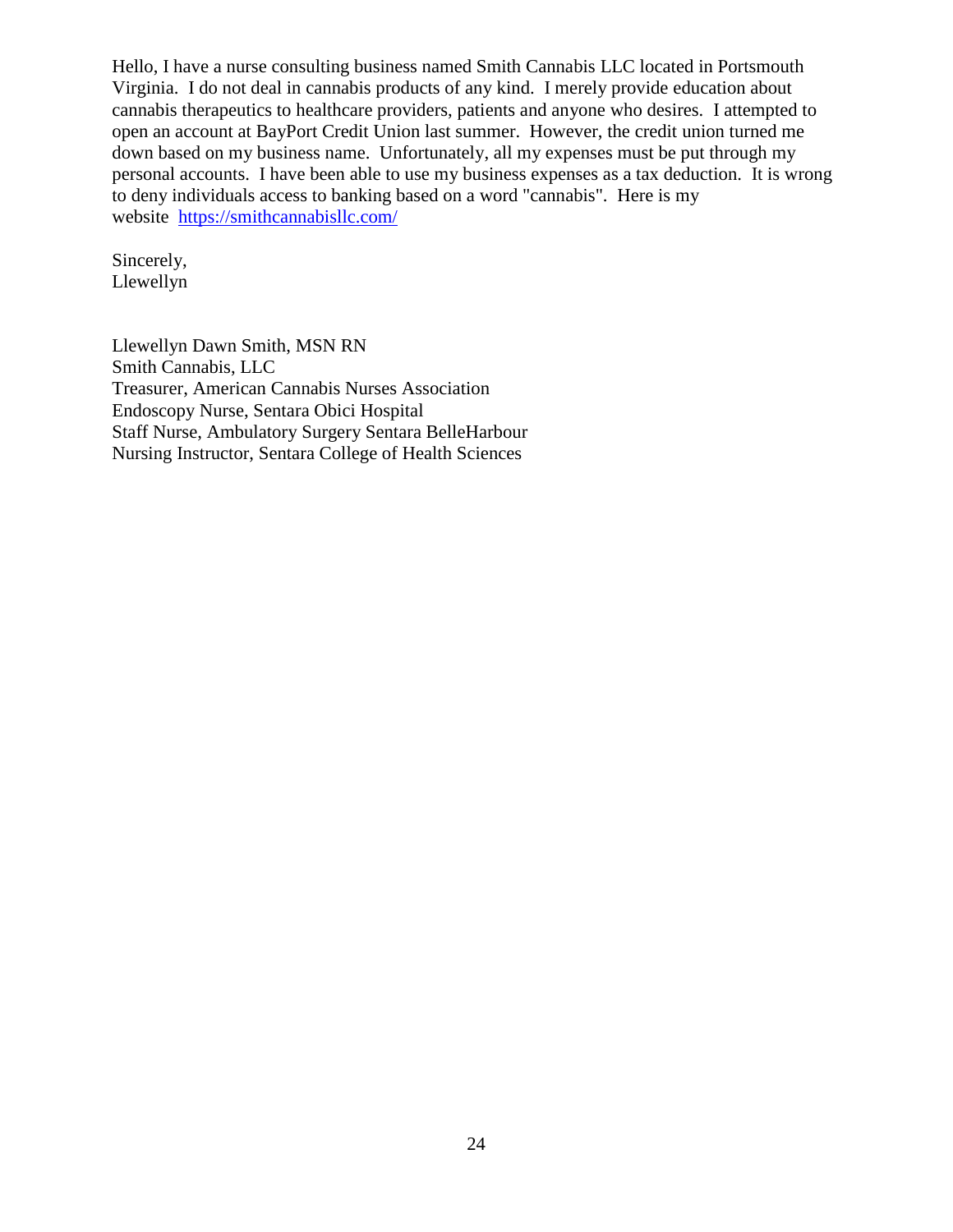Our law firm used to be named Cannabis Counsel® P.L.C.

Most of our work is assisting clients seeking licensing by the State of Michigan.

Citizen's Bank closed our account.

We moved the account to Chase, and they closed it a few months later.

We changed our name to Rivertown Law Firm, P.L.C., and used an account at Chase which we opened in the new name.

Cannabis Counsel® is now an assumed name owned by Rivertown Law.

It was a big hassle for us.

Matthew Abel

Matthew Abel [matthew@cannabiscounsel.com](mailto:matthew@cannabiscounsel.com)

Cannabis Counsel® Lawyers Who Roll The Right Way® Registered Trademarks of Rivertown Law Firm P.L.C. d/b/a Cannabis Counsel® Executive Director, Michigan NORML Detroit, Michigan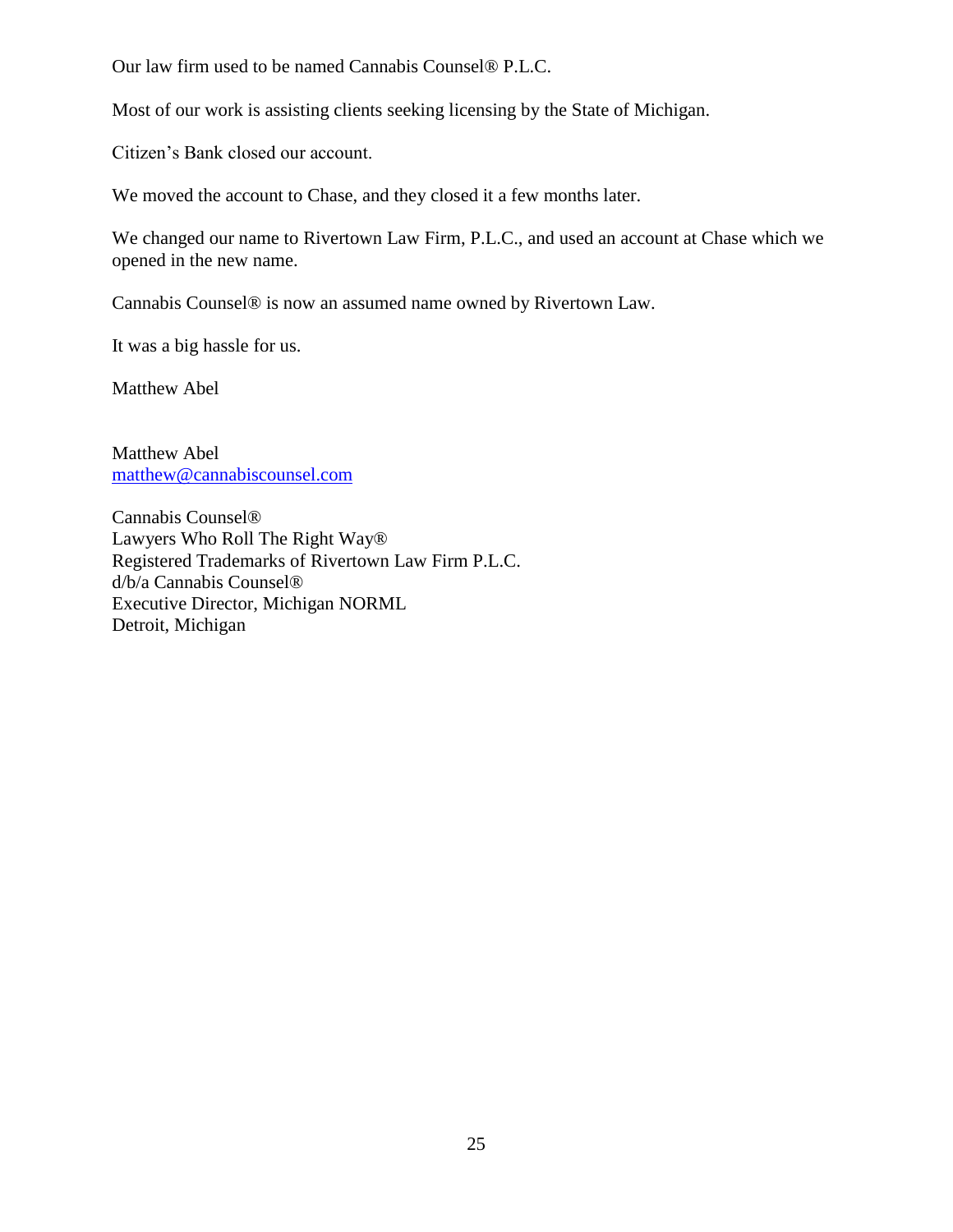The Cannabis Cultural Association is a non-profit education and advocacy organization based in New York. While we do not engage in any aspect of cannabis commerce, we have a history of being denied access to regular banking services simply due to the topic of our advocacy.

Despite having been granted  $501(c)(3)$  status in 2017, nearly every major banking institution denied us basic services. For months, our efforts were hampered due to the inability to function even though we are a legally compliant non-profit corporation.

After a prolonged search, we were able to identify a local bank that was willing to take us on as a client, but we are not able to access rewards programs or ease of use tools that the major banks provide.

The Cannabis Cultural Association looks forward to the day we will no longer be discriminated against by major institutions so we can benefit from the various programs they make available to every other aspect of our society.

Nelson Guerrero Co-Founder and Executive Director Cannabis Cultural Association New York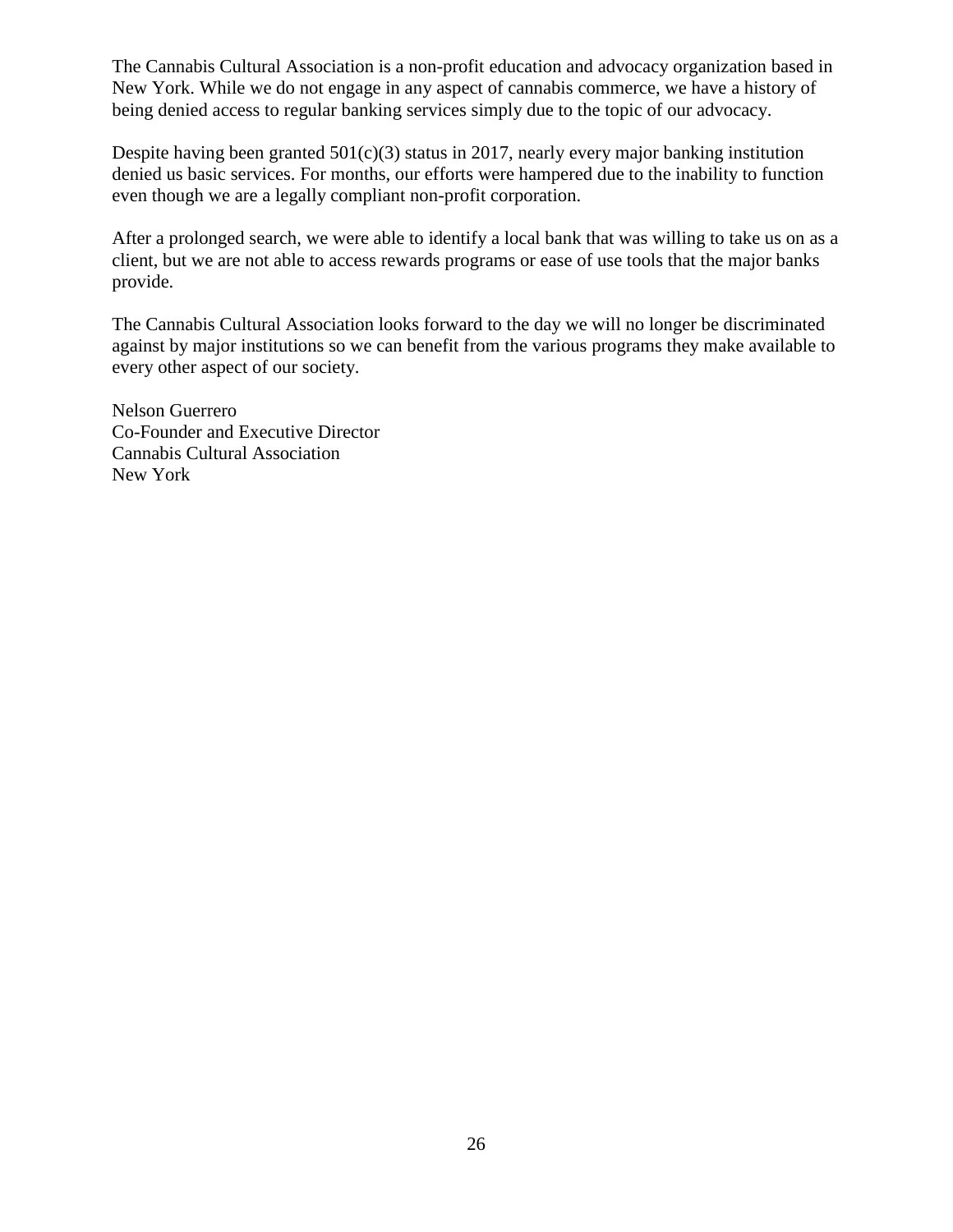I'm offering this letter to assist Senator Merkley to support [SAFE Banking Act \(S.1200\)](https://www.oregoncannabisretailers.com/EmailTracker/LinkTracker.ashx?linkAndRecipientCode=qH6kaNgFC%2fiOcaZ6aBXOF7JLBFdXCjgkZMYYFQ9ua63%2ft43ZJBZhu0%2f7ZmNfwZvCIO0VMYsIAuvS5DkJDTal39lsyB0CSY2lE8w1GRVMjPA%3d) at the hearing this week. I've copied my attched letter below for your convenience to view it.

The main reason I need a bank account, is to PAY MY TAXES (federal income taxes at a rate higher than any other industry in the country, thanks to 280E, instituted in the 80s to deal with big time drug dealers deducting the cost of their criminal activities). Neither the federal government nor the the State of Oregon want me to pay my income taxes, employee withholding taxes, or unemployment insurance premiums, with cash, and I cannot blame them. The Oregon Liquor Control Commission, the authority overseeing the recreational marijuana program, makes paying the 20% state marijuana tax procedurally easy, but driving once a month \$40,000 of cash an hour north to the state capital, and walking into the Department of Revenue building with it to the elevator bank is often nerve racking, since an ambitious, intelligent thief might very well know that marijuana retailers often pay their taxes by this method.

Other obvious reasons why it is highly convenient to have a bank account to conduct business include: paying employees by check (safer), paying all manner of bills with credit cards (so that tracking expenses in the bookkeeping process is well documented), being able to receive basic merchant services payments for credit/debit card transactions (like any normal business).

I have lost countless bank accounts and some credit cards because of the federal illegality of our business. This has negatively affected my personal banking and credit situation, since the incentive is for me to be less than completely candid with my personal bankers, lest I lose the ability to even hold a personal bank account, much less a normal business account. We are licensed businesses, more highly regulated than most others, from the scrutiny paid to our personal backgrounds to the comprehensive security surveillance systems that we must provide and maintain to surveil ourselves for the state regulatory authorities. Without access to regular banking services, we are compelled to conduct an unhealthy and unseemly amount of business in cash, which makes us look the tax evading criminals that we and the state do NOT want us to be. All to pay taxes at the highest rate in the land!

Lawrence Siskind, Eugene OR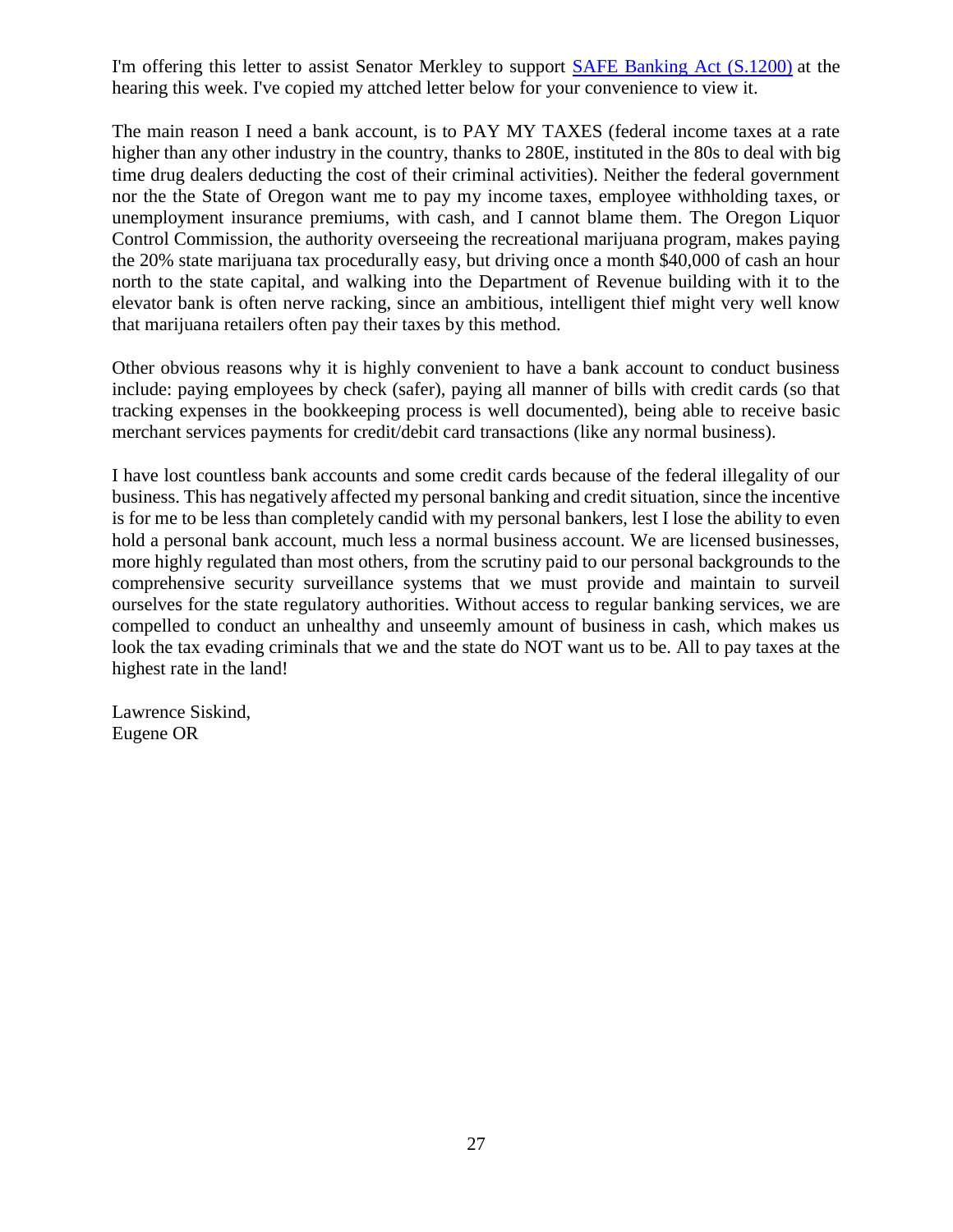I have a 502 business in Washington state and have not been able to get a bank account since 2013.

I am a medical patient and not having a bank account leads to all sorts of problems.

Things people take for granted like paying their rent online is something I cannot do simply because I'm not allowed to have a bank account?

I must have Cannabis to control my epilepsy and should not be denied access to the same banking everyone else has access to.

Cecilia Silvertson Washington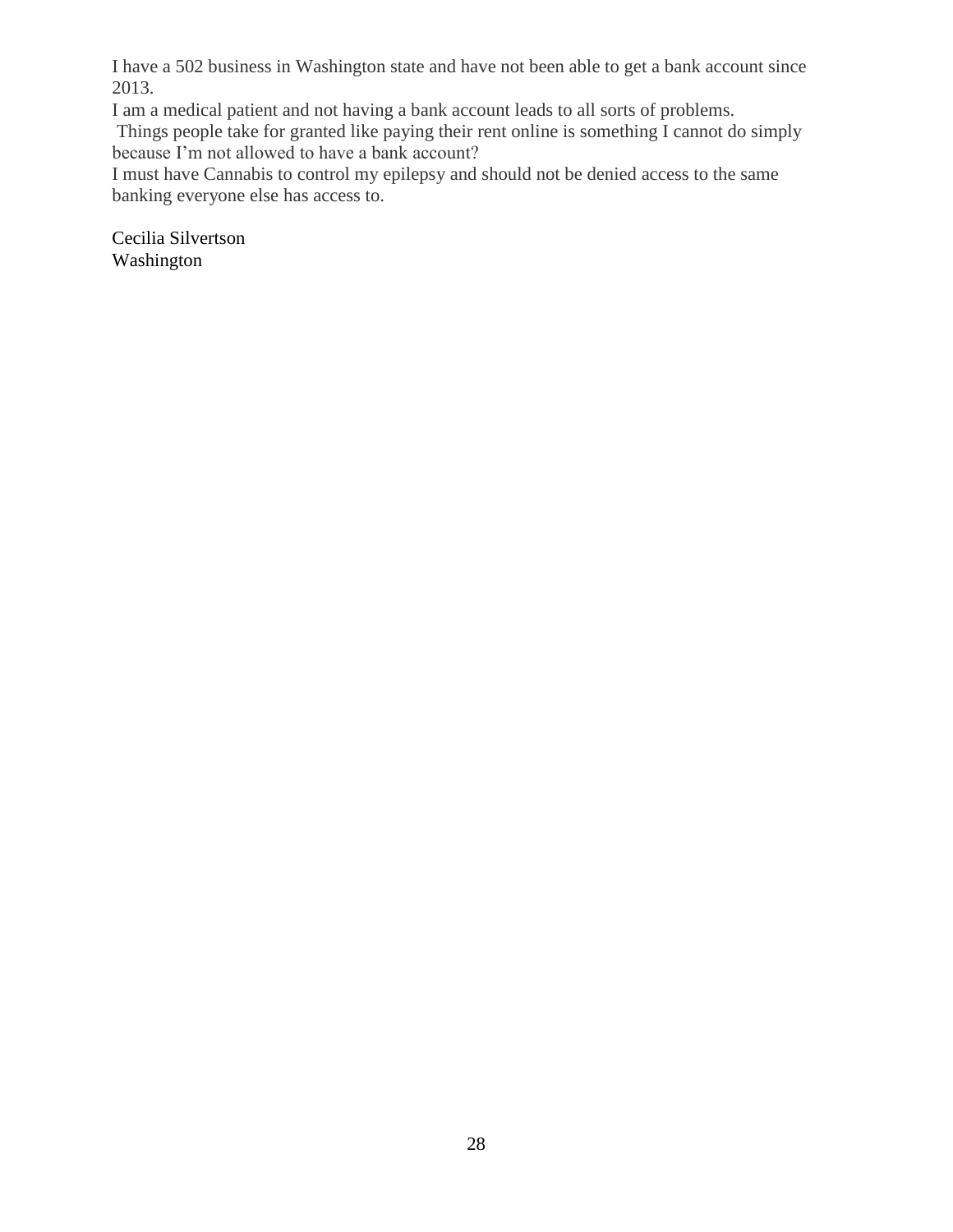Please accept this letter as a demonstration of our support of the Safe Banking Act (S.1200) and our agreement that critical reform for the cannabis industry is long overdue and badly needed. Cannabis Nation, with 90 employees, is one of the top five largest cannabis employers in the State of Oregon. As a company that prides itself on compliance, we have had to face and overcome a myriad of challenges that exist only in this industry and are exponentially worsened by the lack of access to safe banking.

We have had many bank accounts, and all have been shut down – Wells Fargo, Chase, Key, Bank of the West, and just last month – Umpqua. This of course, has a ripple effect and results in many of our other services being shut down including payroll.

We have had numerous payroll services, and all (except the current one) have been shut down – ADP, QuickBooks and Am check. This resulted in some employees receiving 4 W-2s in 2017 and the following comment from our CPA "What a profound mess!".

Challenges with Banking:

- 1. Payroll Paying employees has always been one of the biggest challenges we face. With no access to banking, we were forced to pay employees cash and track all taxes and deductions and pay those with cash or money orders.
- 2. Recordkeeping Vendors were and many still are using cash and were often reluctant to give receipts for purchases because the transaction was federally illegal. In the early days of the cannabis industry, many were advised by accounting professionals not to create a paper trail the government could use against them.
- 3. Sales Tax was paid in cash. Each month, one of the owners would drive tens of thousands of dollars of cash to the Department of Revenue in Salem.
- 4. The banking option we were finally able to access came at a very high price \$1,000.00 per account per month. We have five locations subject to that fee. In addition, there are excessive and somewhat repetitive reporting requirements**.**
- 5. Benefits We cannot provide the benefits our employees desire. Just last week our 401K program was discontinued by the bank that processes the payments citing our industry code.
- 6. Professional services Accessing top professionals to assist with basic needs of the business – accounting, legal, human resources – is difficult and we are stuck with whoever will do it. They do not want to process a check from a cannabis company because they fear their account may be shut down.
- 7. One of our owners had his personal accounts shut down by Chase even though he had been a member at that bank since he was a teen.
- 8. One of our employees had his personal bank account shut down after one of our business accounts was shut down.

Thank you for allowing Cannabis Nation to share our experiences and we hope it, along with the experiences of others, helps propel the act to law.

Laurie Dart, Finance Manager

Cannabis Nation Oregon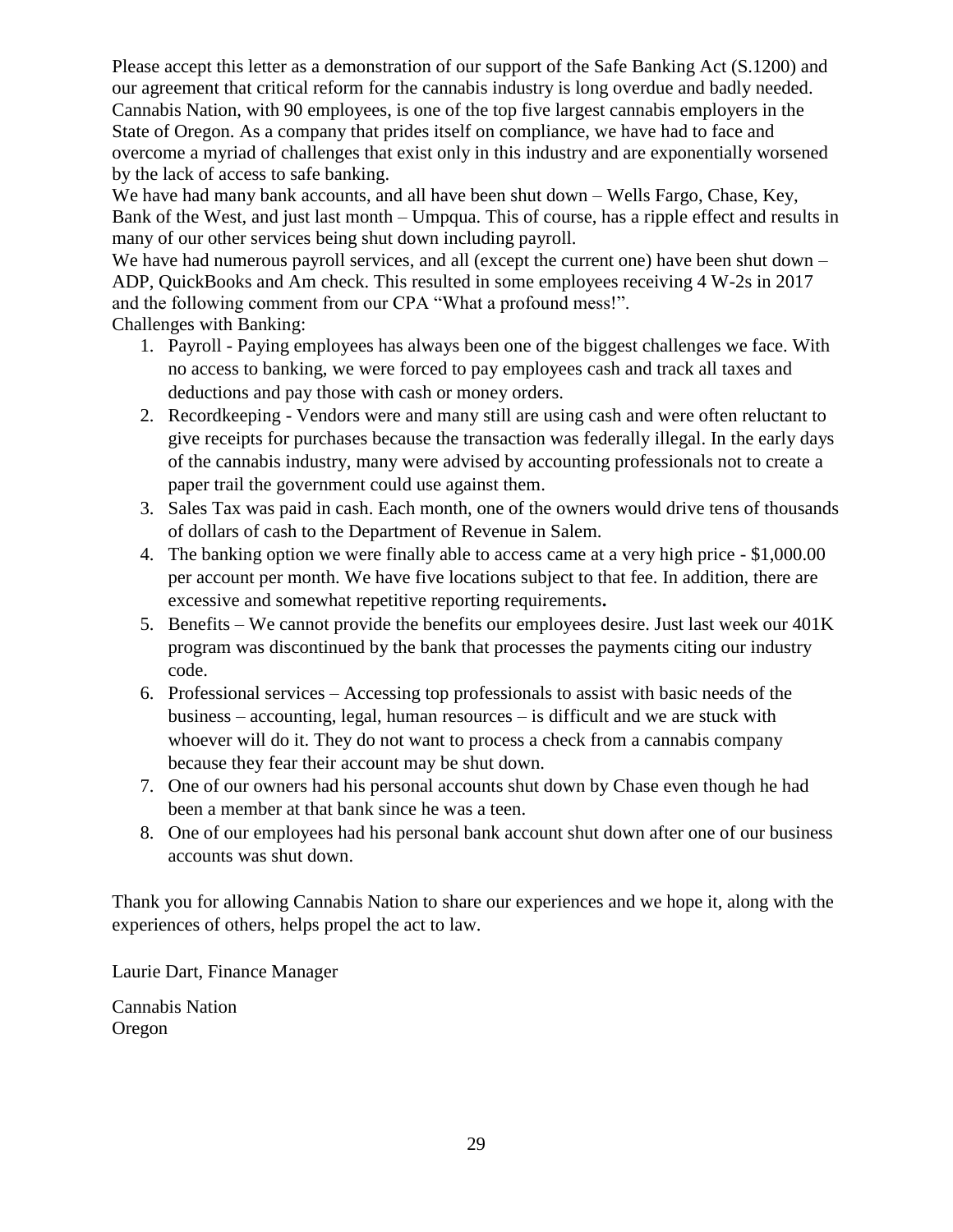I'd like to thank you for all of your hard work to help end the archaic and illogical laws resulting from cannabis prohibition. My business partner and I are starting up a cannabis processing facility in Hillsboro, Oregon and have encountered many obstacles that other business start-ups do not have to suffer.

One key problem is banking. As you are aware, federal law prohibits all FDIC-insured banks to permit any cannabis-related industry from opening an account. If a commercial bank suspects that a business has violated these laws, they close the account and the business must find another alternative, which often means stashing cash in businesses and homes. This is a risk that no other tax-paying business has to deal with and opens the business and individuals to the risk of burglary or worse. Additionally, this means that a property that has a loan through a commercial bank can not rent space to cannabis companies, which distorts the rental market resulting in increased prices and scarce availability. Again, no other tax-paying businesses are forced to operate under these distorted market conditions.

To fill this void, some state credit unions have begun allowing cannabis accounts; however, because they are restricted from using the deposits in their normal fashion - to lend money, etc., and the rigorous regulatory and compliance requirements, they are forced to charge their cannabis customers exorbitant monthly fees. For example, MAPS Credit Union charges \$400/month for a cannabis account. For a start-up company with a limited budget like ours, this means not having a bank account and dealing with large sums of cash on site. This is an unfair business practice and needs to be remedied. The SAFE Banking Act (S.1200) would help fix these costly banking restrictions the cannabis industry is forced to endure. Please ask the Senate Banking Committee to vote "Yes" on S.1200 and thank you again for your support. Respectfully,

Ken Swain CBO Plank Road Laboratories Hillsboro, OR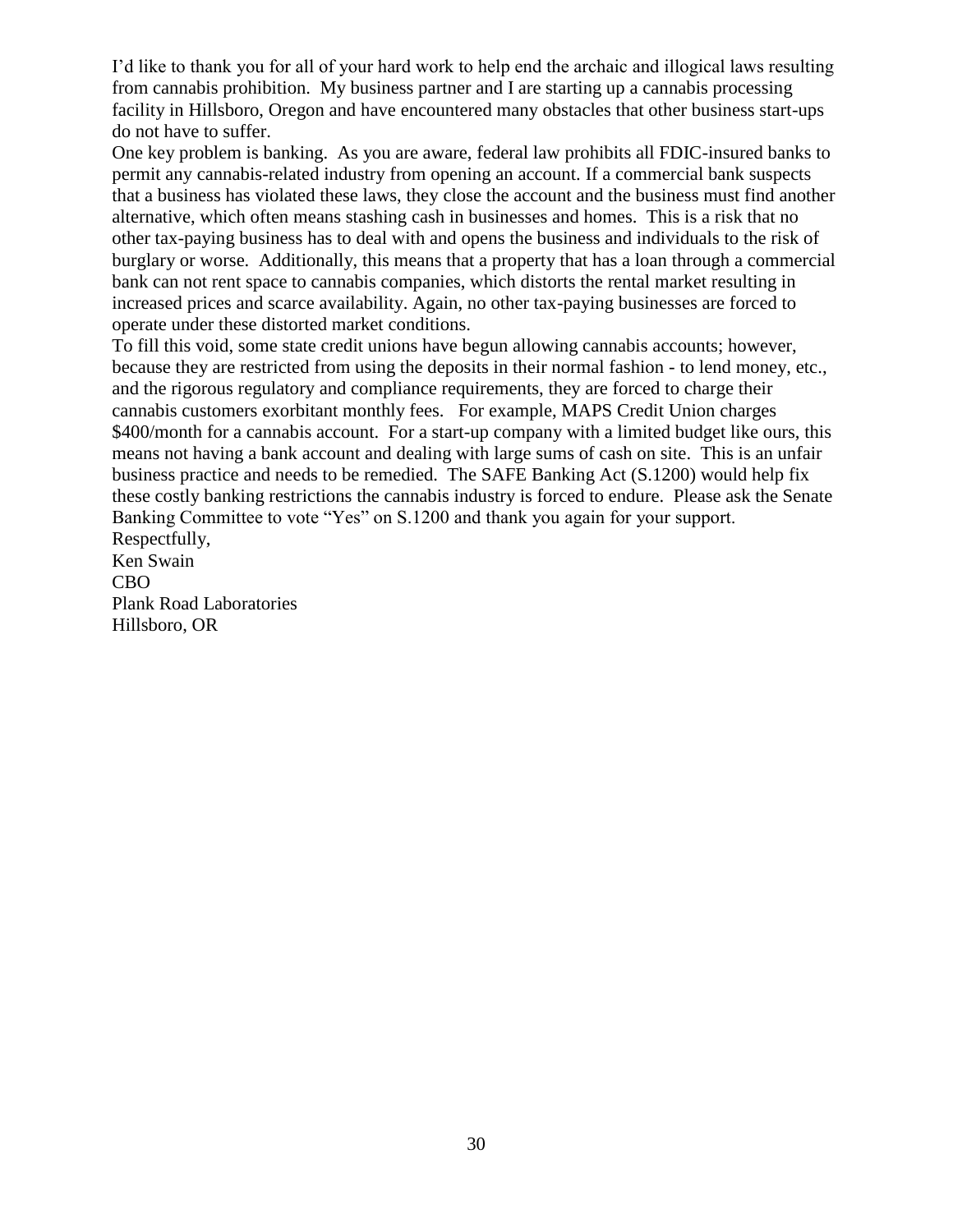I own a retail Cannabis store in Sequim, WA. I do have a business bank checking account, but I have to drive over an hour each way to get to the closest branch. My monthly bank checking charges are about 1,500.00. I have had many personal bank accounts closed even though I never deposited a penny of the Cannabis Store's money in them. I have also had numerous credit cards closed since I opened the store a little over three years ago. My store is not allowed to accept credit cards for purchases by VISA, M/C, Discover and AMEX. I am forced to be an all cash business with all the assorted problems that brings. Since I live in a very rural area there is only one road to the bank. I am unable to use different routes for safety concerns. I want to be able to operate like a normal business with all the banking functions a normal business requires. I want to be able to be able to make my deposits at a local bank in my town. I have 16 employees and my business is still growing. My business helps the economy grow yet I am penalized for being a Cannabis business. This is not fair.

While this is not a banking issue I am being taxed to death by the IRS because of rule 280E. I just want to operate as a normal business.

Thank you, David Halpern Nature's Gifts Sequim, WA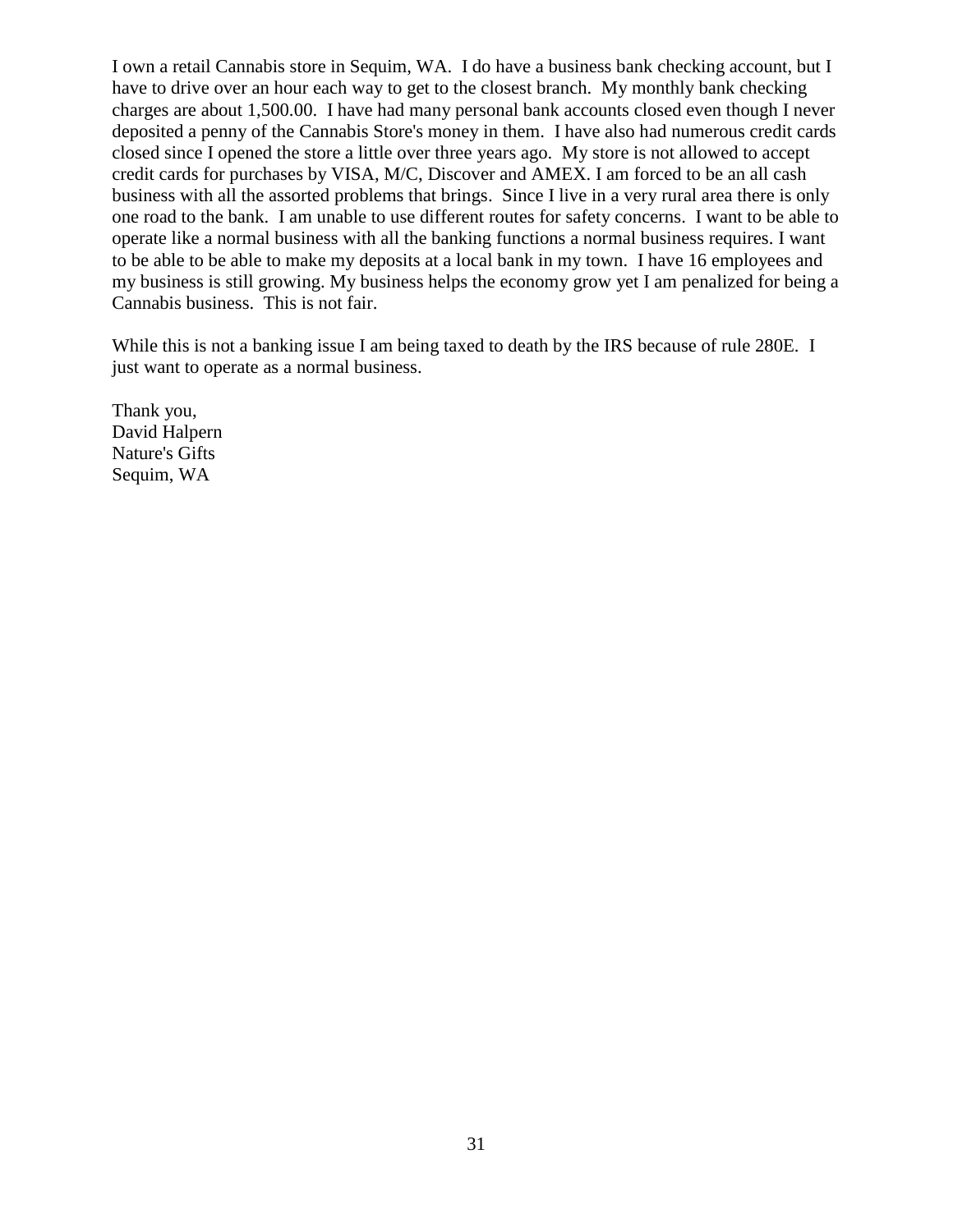My name is Melissa Johnson and I have worked in the cannabis industry since before legalization. Working in retail sales without a traditional banking system has a very unique set of challenges. I don't know any other small business retailer that has to make special trips to personal banks all over town to buy small bills to make change for customers. Since I have no way to make change regularly, my office has essentially become a coin and small bill storage space.

Changing banking rules will increase the safety and security of cannabis workers. For example, I have had to drive over \$100,000 dollars in cash from Bend to Salem just to pay sales taxes. I was also denied a car loan in 2016 due to my source of income being from a cannabis industry job.

I dream of the day when I can take my daily sales to a bank and buy coin and small bills, just like I did when I worked for Starbucks. I am hopeful for the future of legal cannabis banking in Oregon.

Sincerely, Melissa Johnson Bend, OR

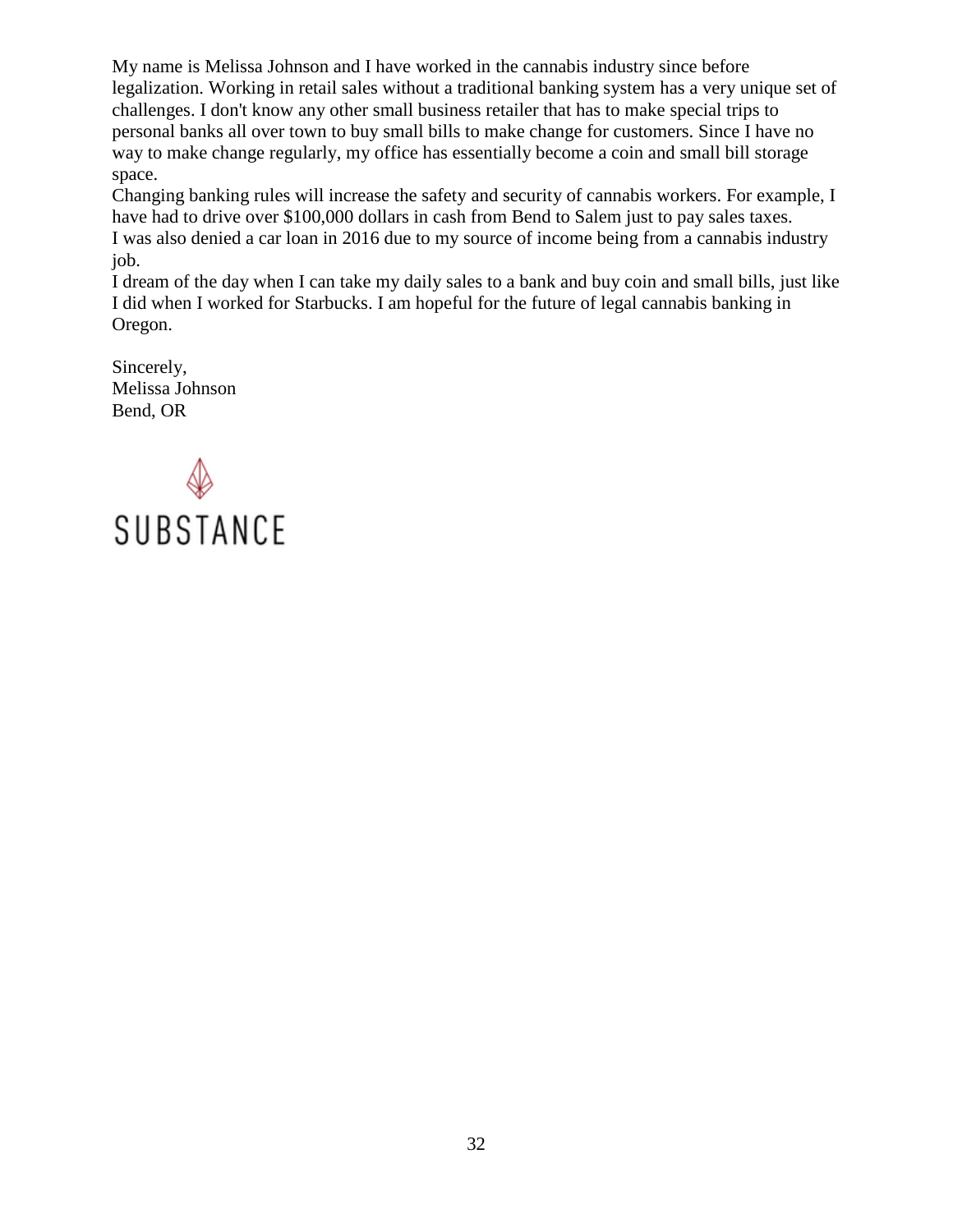Dear Senator Merkley:

Thank you for your commitment to increasing accessibility to financial services for legal cannabis-related businesses and your leadership on the SAFE Banking Act.

I am founder and CEO of Green Bits, a point-of-sale, inventory and compliance management platform that helps more than 1,000 legal cannabis retailers in 13 states build, run, and grow their businesses. Based in Silicon Valley, the company also has an office of 50 employees serving 300 retail customers in your home state of Oregon. Green Bits is a sector leader with more than \$2.8 billion in sales processed annually through our platform -- or approximately 1 out of every 4 dollars of legally sold cannabis in the U.S.

Projected to surpass \$30 billion in revenue by 2023 according to the 2019 Marijuana Factbook, the U.S. cannabis industry presents an extraordinary opportunity for American entrepreneurship, job creation, health and wellness, innovation, and social equity. However, a towering challenge impacting all legal businesses in the industry is that they have limited to non-existent access to basic financial services and must operate as cash-only enterprises. It is important to note that many of these constraints are not limited to licensed cannabis operators. Rather they also extend to an entire universe of ancillary non-plant touching technology and services businesses like ours.

As a commerce and compliance technology company, we know that a cash-only environment makes the sector less efficient, less transparent, and less safe. It also impedes innovation and entrepreneurship in the sector, much of which has the potential to assist state and local agencies administer and enforce regulations; further enable operators to consistently comply with state and local laws; and, ironically, provide the necessary data and information to enable robust compliance programs for financial institutions that might serve the industry.

While the small number of large enterprises in the cannabis industry can navigate the financial services constraints given their privileged access to capital, the lack of access to mainstream financial services has a disproportionate impact and burden on the vast majority of aspiring entrepreneurs and small businesses in the industry.

Financial institutions that are subject to federal oversight must be allowed to provide banking, lending and payment processing to this industry, which now has a direct or indirect impact on more than 225 million Americas living in states that have enacted some form of cannabis reform and regulation. The SAFE Banking Act creates the framework financial institutions require to serve the industry without fear of federal law enforcement. Green Bits strongly supports this legislation, and we appreciate your leadership on the bill.

Sincerely,

Ben Curren Founder and CEO – Greenbits San Jose, California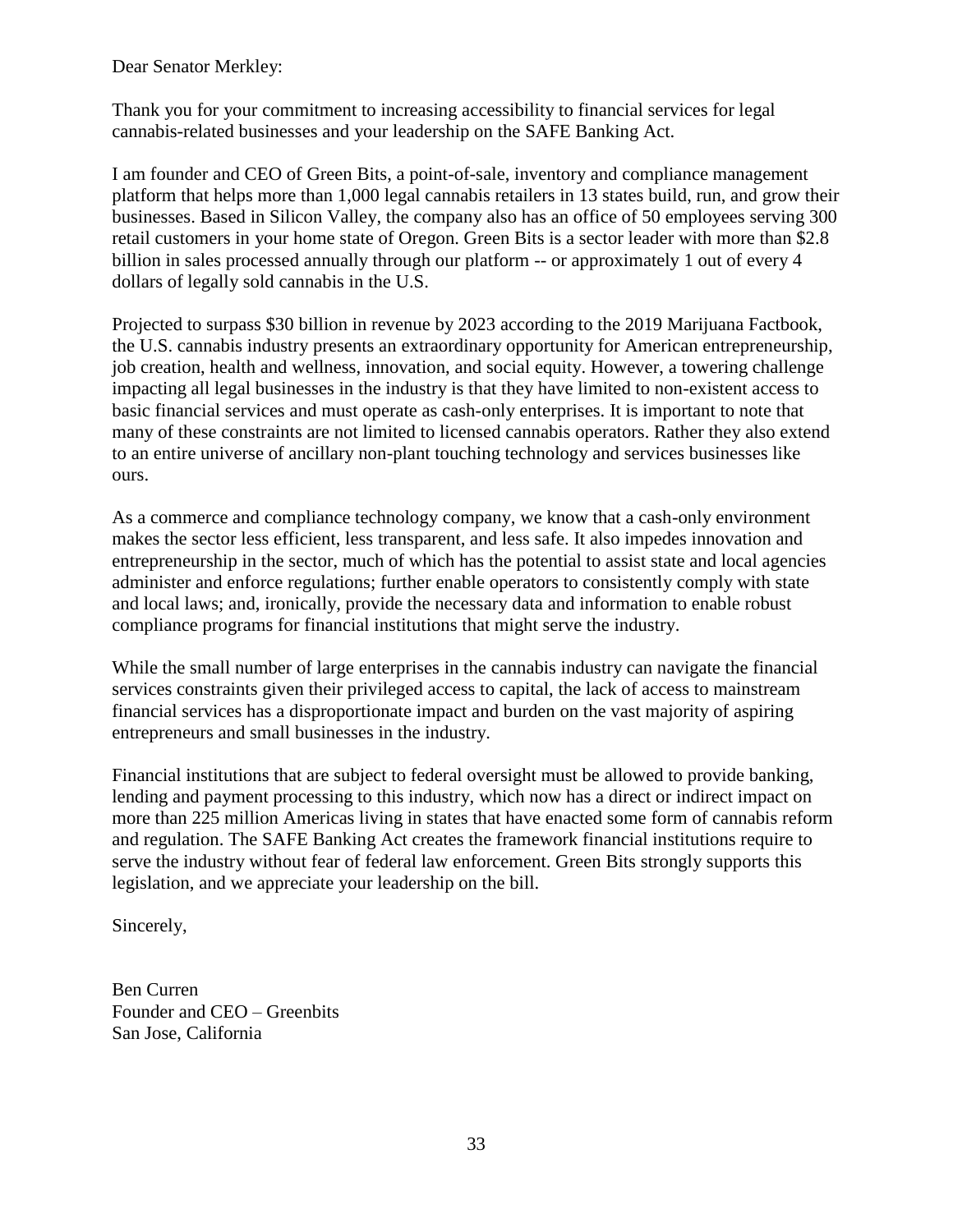#### Dear Senator Merkley,

Thank you for your support of the cannabis industry and your attention to its imminent need for banking solutions.

From a colleague of mine, who is an ORCA member, I received the invitation to submit a testimonial to your office regarding the banking challenges facing licensed cannabis businesses in the state of Oregon. While I do not reside in Oregon, and I am not representing a particular licensed cannabis entity with this submission, Oregon is one of our fastest growing markets.

The testimonies you are collecting will reflect that the cannabis industry desperately needs secure and compliant banking options. Unfortunately, the potential for money laundering and bank fraud have made cannabis banking nearly impossible.

Our proprietary software solves that problem. It provides a payment platform through a closed-loop eWallet, and our banking partners provide the financial engine to the technology that utilizes a private decentralized blockchain ledger. Our system was designed to mirror traditional card processing so as not to require a change in consumer behavior. This has been the impetus of our ability to scale, while the transparency and immutability of the transactions ledger lowers the risk for participating banks and provides an avenue for secure tax payments.

Despite the success of our platform, very few know it exists. However, with the proper legislative support (and we do have ongoing initiatives in several states), we can continue to strengthen our offering by attracting more top level banking partners.

With that said, my team and I would appreciate an opportunity to further discuss the compliance features and operational functionality of our platform, and present how the private sector has created an innovative solution that is helping to immediately solve the industry's banking woes without having to wait for sweeping regulatory changes at the Federal level.

If you or your fellow members of the U.S. Senate are interested to learn more, please do not hesitate to contact me.

Sincerely,

Jason P. LeBlanc Chief Compliance Officer MTracTech Corp Las Vegas, NV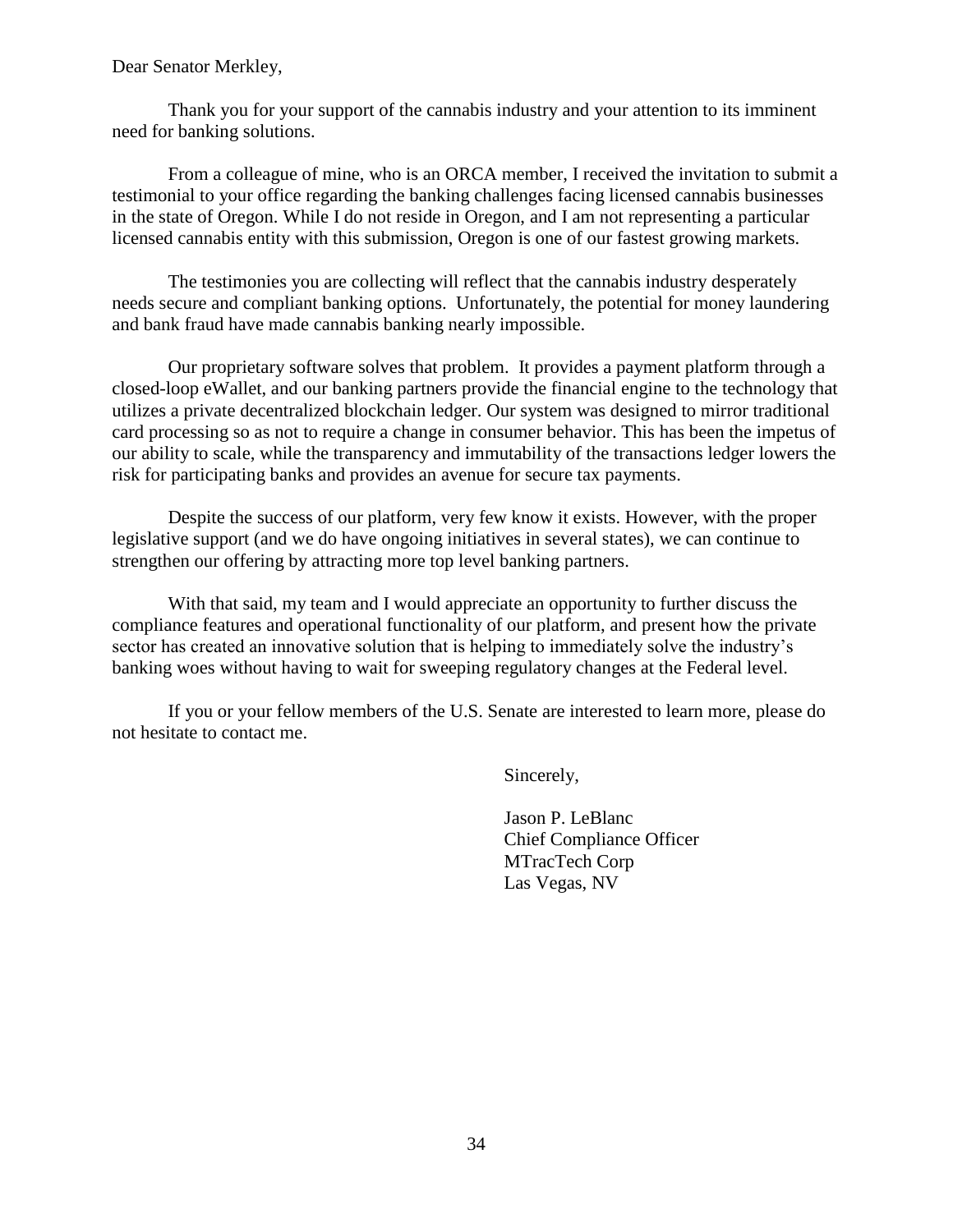I hope all is well for you. My name is Gabe Parton Lee, and I am the General Counsel and Director of Compliance for Northwest Confections, LLC (d/b/a WYLD), a cannabis-infused edibles manufacturer with facilities in Oregon, California, Nevada, Colorado, and Michigan.

I'm writing to follow up on a request from Jake Oken-Berg from Senator Merkley's office, reaching out to cannabis business representatives to share personal stories on the effects that the lack of traditional banking can have on businesses. For reference, we use two credit unions with our accounts that have taken great efforts to service our needs, even in multiple states. However, these credit unions have limited services and high fees.

#### **Repeatedly Shut out of Traditional Banks**

We have opened accounts with a few larger banks, and our specific bankers and their supervisors knew that we were cannabis businesses. We were careful to ensure that no obviously-cannabisrelated transactions were made using their debit cards, and did not bring any cash into the bank. We were identified as a cannabis business only by a disgruntled ex-employee, and our accounts were shut down with one week notice. This required a significant effort on the end of our team to transfer to new accounts, switch over all automatic payments, and change service providers, merely because some of the underwriting team for the bank discovered that we were cannabis.

#### **Steep Financing**

We are at a phase where, due to our expansion, we seek to finance business-related expenses such as vehicles, equipment, and even small loans. Because we are unable to work through traditional banking channels, we are shouldered with interest rates that are approximately triple the prime interest rate. We have learned to accept these types of rates as "the cannabis tax"--the cost of doing business in the cannabis sector. This type of financing is not limited to marijuana, either, as our sister company that creates hemp products is shouldered with similar inability to access traditional financing. We were shut out from our car dealership's financing program, and all of our owners are forced to have numerous vehicles financed under their own personal names, resulting in repeated hits to their credit, merely to perform traditional business activities- purchasing work vehicles! This system is untenable, and prevents small business owners from expanding, as expansion requires a greater network of transportation, the ability to scale up, and access to capital. The steep interest rates are prohibitive to business interests, and particularly prohibitive to people of color, who simply do not have the same access to private equity.

#### **Personal Struggles**

One of our most productive salespeople had a bad day. A drunk driver ran a red light and Tboned our salesperson, totaling his vehicle (thankfully, nobody was injured). Our salesperson's insurance provider totaled his vehicle, so he needed a new vehicle. He tried to get a vehicle loan from his bank (a large, nationally-chartered bank), and instead of providing services, they closed out his accounts. He had to switch his accounts to a local credit union.

Similarly, one of our managers was attempting to purchase a home, and numerous mortgage brokers refused to continue working with him after discovering he was involved in the cannabis industry.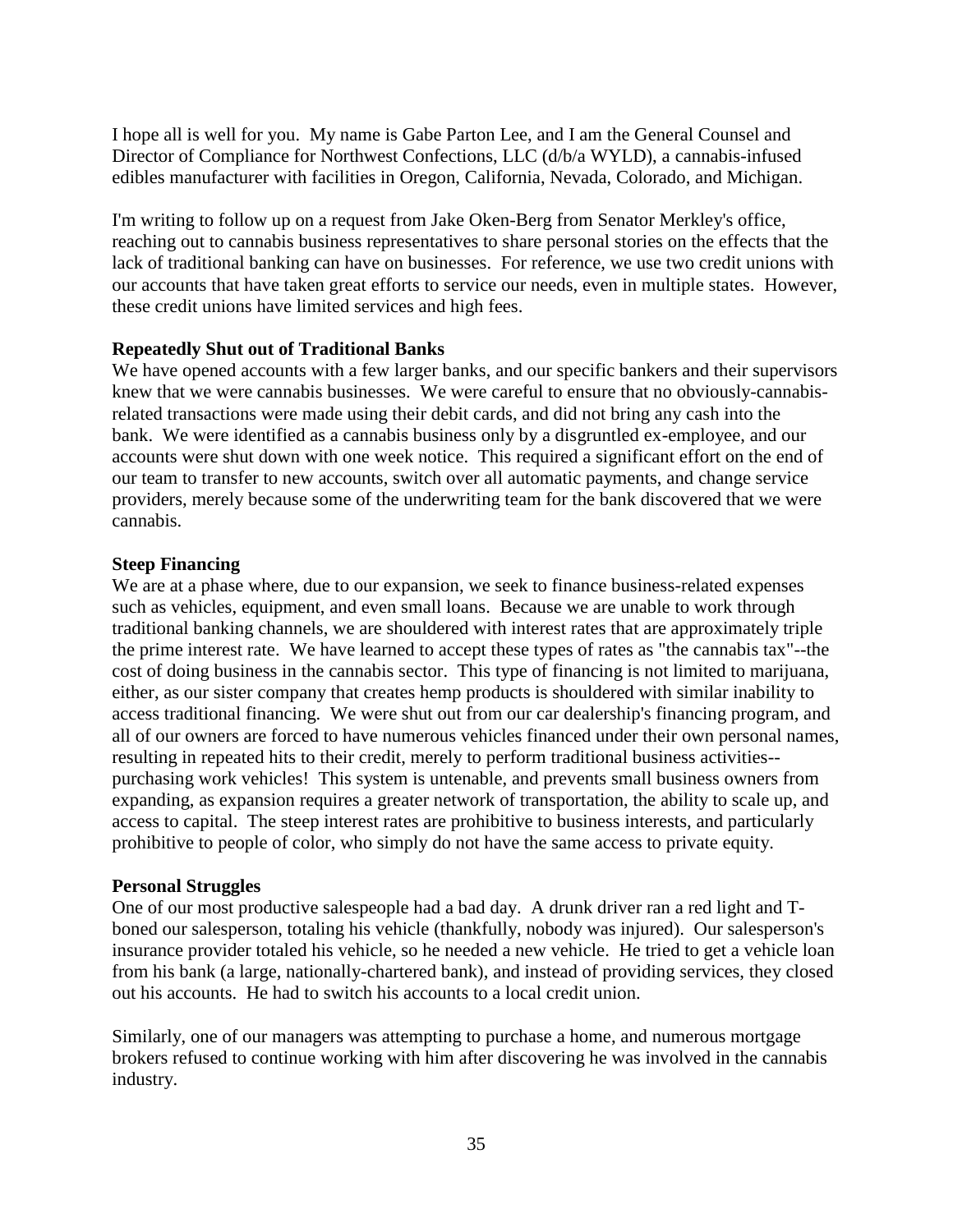Regardless of the situation, nationally-chartered banks' fear of becoming involved in the cannabis industry perpetrates the stigma associated with cannabis, raises the barrier of entry to insurmountable levels, increases the price of doing business significantly, and increases the risk of doing business, as cash remains the primary driver of the business. Access to traditional credit card processing and banking would reduce the risk factor of carrying cash in each facility (some businesses are still paying their taxes with duffel bags full of cash--this is **absurd**). All of these negative effects can be lumped into the "cannabis tax" of doing business. The compliance reporting for each credit union requires that we certify we remain in good standing within each state we operate, and prove our revenues through sales reports. However, if this is the price to pay to do business, we will continue to do it.

The SAFE Banking Act would bring competitive banking rates into the cannabis industry, allow for traditional financing and bank loans, and would destigmatize the industry's status. The cannabis industry is an economic driver in the U.S., and should be supported, not reviled. The industry is a great employer (in just over three years, we've gathered a 200-person strong fulltime workforce, paying \$15/hr, with fully sponsored health, vision, and dental insurance benefits), and having the banks involved would allow us access to provide additional benefits to our employees. The banks want to be involved in our business, and the SAFE Banking Act would be sufficient insurance for the banks that they would be able to provide services to the many cannabis businesses in the U.S.

Thank you for taking public input on this vitally important issue to the cannabis industry. We cannot thank Senator Merkley enough for his continued support and advocacy on behalf of the cannabis industry.

Please do not hesitate to contact me with any questions.

Gabe Parton Lee

**Director of Compliance** | **General Counsel** Northwest Confections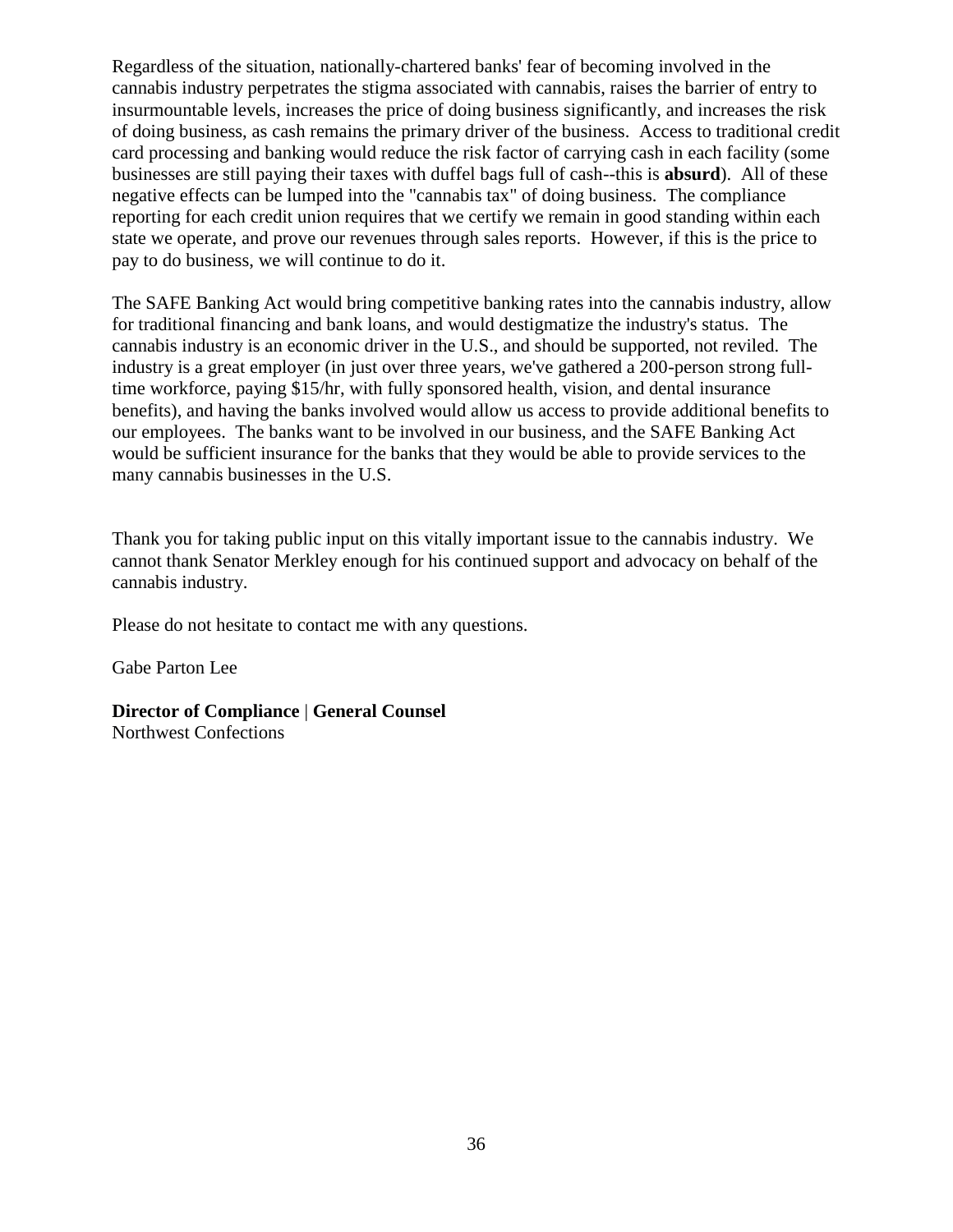## Where do I begin?

I officially launched HighSpeed in July of 2015. It was a very pivotal moment for me, transitioning from a black market experience to an above ground start-up which at the time was more so [Grey](https://www.washingtonpost.com/lifestyle/a-bottle-of-juice-for-55-how-one-start-up-is-testing-the-limits-of-dcs-marijuana-law/2016/04/26/eb789eac-07de-11e6-a12f-ea5aed7958dc_story.html?noredirect=on&utm_term=.95ba6ea14095) than anything. Nonetheless, we were active, progressive and building traction.

The goal was to provide a seamless experience for customers trying to obtain cannabis safely as well as rebranding the negative stigma behind the plant. Part of ensuring that safety requires the money to move with ease. Having a cash based business creates a lot of room for vulnerability from an internal standpoint as well as an external one and is *not* the way of the future. Our goal was to stray away from that.

Presented below in **"bold"** are some of the negative responses characterizing the problems we encountered:

## (1) **Amazon Pay Accoun**t

## *"Hello,*

*We have closed your Amazon Pay account, canceled any pending transactions, and placed a temporary hold on any funds in your account. Any new accounts you open will be closed. We took these actions because your website [https://tryhighspeed.com](https://tryhighspeed.commay/) be in violation of our Acceptable Use policy. This policy prohibits the use of our payment service for any transactions involving drugs, including illegal drugs, drug paraphernalia, online or mail order pharmacies, importation of pharmaceuticals from foreign countries, and prescription devices. To learn more about this policy, click the "User Agreement/Policies" link at the bottom of the Amazon Pay site and then click "Acceptable Use Policy" [\(https://payments.amazon.com/\)](https://payments.amazon.com/). We encourage you to take appropriate steps to resolve any pending orders. Note that any amounts paid as a result of A-to-z Guarantee claims and chargebacks may be deducted from your account. After 180 days, the hold will be removed and any remaining funds will be available for withdrawal. If you have questions about your funds, please write to [amazon-payments](mailto:amazon-payments-investigate@amazon.com)[investigate@amazon.com.](mailto:amazon-payments-investigate@amazon.com) If you would like to appeal this decision, please click the Appeal button next to this email on the Notifications page in the Performance section of your Seller Central account [\(https://sellercentral.amazon.com/gp/customer-experience/perf](https://sellercentral.amazon.com/gp/customer-experience/perf-notifications.html)[notifications.html\)](https://sellercentral.amazon.com/gp/customer-experience/perf-notifications.html)."*

We have received similar responses and stories across the board from all the major players in the processing space: **Paypal, Stripe, Square/Cash, Venmo,** you name it.

Each time this happened we were left in very uncomfortable situations given the fact every time the funds are held up we were talking about amounts of no less than \$10k - all the way up to \$35,000. In total we have lost up to \$200k when you add the 3rd party "highrisk" processors that don't even give you the promise of receiving your funds at a later date. These funds being held up for up to 6 months throws you into a crazy predicament given the fact the it doesn't reflect a lack of customers, instead it reflects a lag in cash flow - which affects employees, vendors, and fixed expenses that businesses incur every month - not to mention taxes and state fees. *How can one sustain a large team without access to your own capital? It's already hard enough to accept the fact that securing a line of credit or obtaining a business loan is literally impossible under the premise of anything remotely cannabis-related.* This leads to my next point: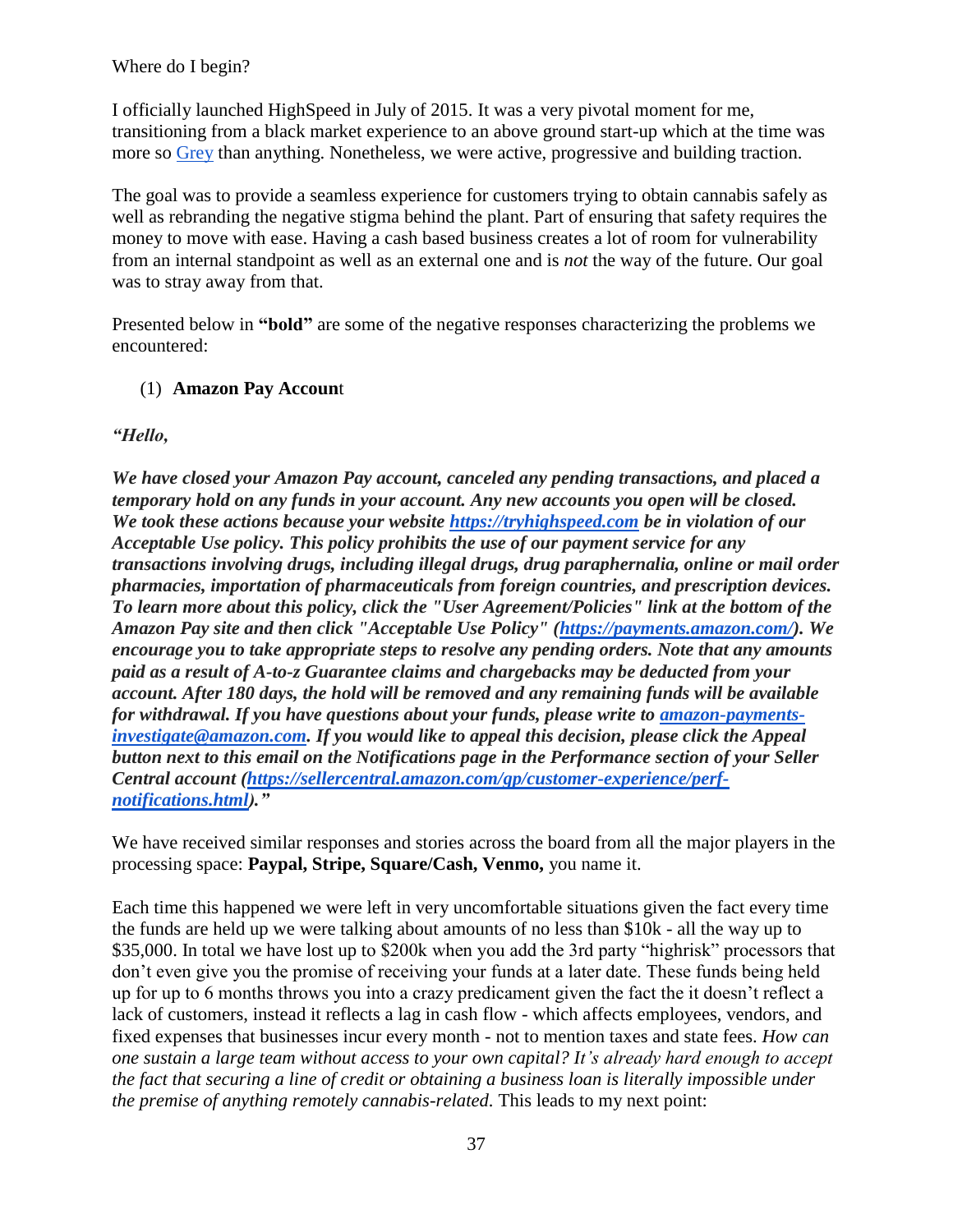To make matters worse, there is absolutely NO certainty when it comes to keeping a bank account open. When I started HighSpeed - which has always been registered as a technology company first, Bank Of America was my institution of choice. I actually was able to open the account with no issue in the very beginning. It wasn't until things started taking off in April of 2016 that the problems began to arise. One by one, account after account would eventually get shut down at a moment's notice with no time to prepare for a change. Even when we would register under Capital Juice, our sister company, that made everything legal under the state legislature in every place we were operating. By the time January 2018 came around we had been **dismissed** from *Wells Fargo, Capital One, Chase Bank, CitiBank, PNC*. By sheer luck we were able to find a stable relationship with TD Bank, however, they advised us to refrain from applying for a loan or any special services because it would "only expose the true nature of our business resulting in an immediate account closure."

This is no way to exist when running a business, talkless of surviving given these circumstances. To survive, a business needs to have enough cash in reserve or funding to withstand these inevitable hardships. Sheer gusto will only land a business owner in prison. As is evident from the story above in the responses and situations we have narrated, continuing to do business that is related to any cannabis product presents a huge predicament especially when it comes to the issue of banking and funding the business operation, accessing loans and staffing the business.

Thanks for listening, David Umeh Founder and CEO High Speed Juice Capital Washington, DC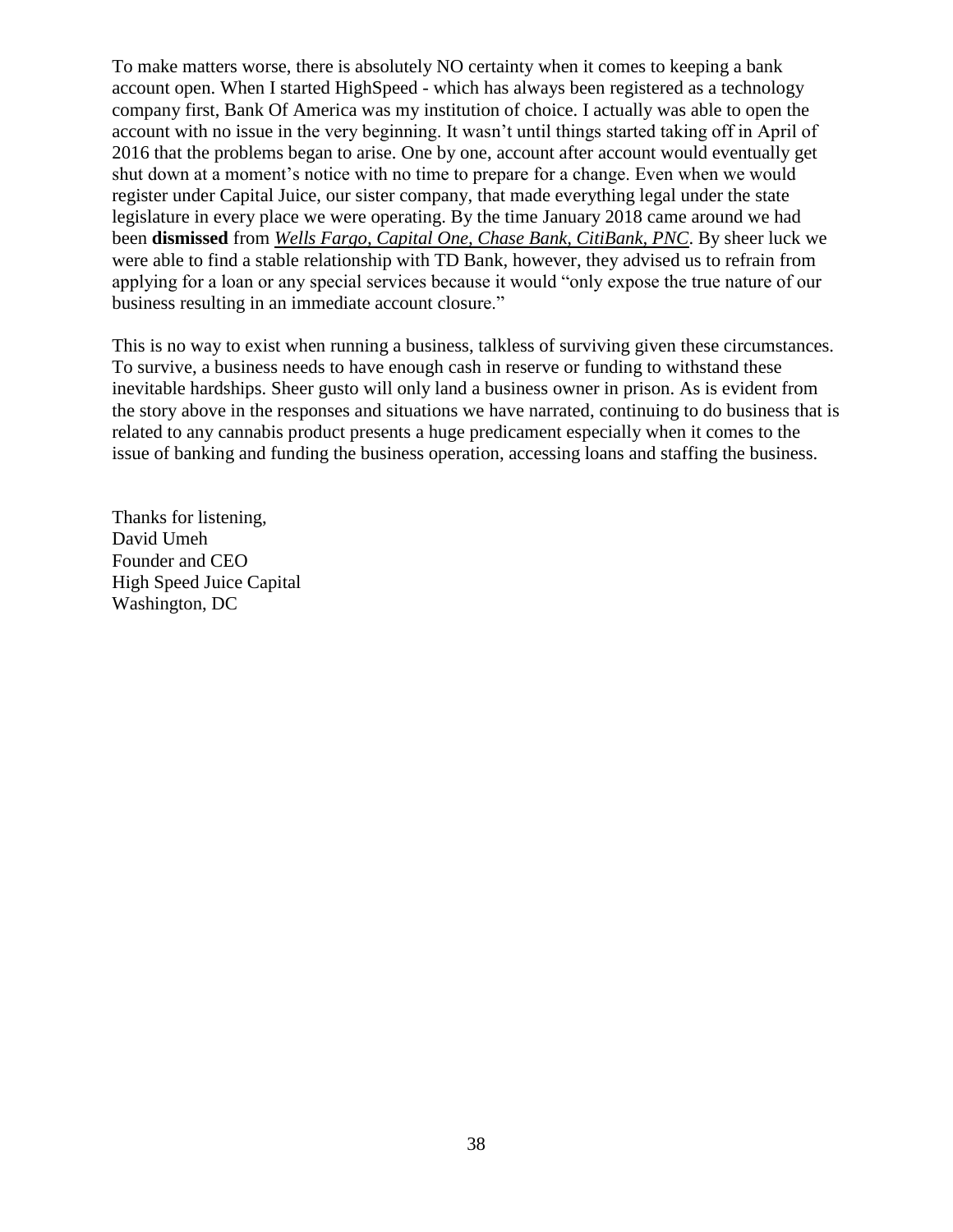Dear Senator Merkley,

As you are a long-time advocate for the cannabis industry, we know that you are already familiar with the difficulty legal businesses like ours experience with banking discrimination. I am honored that you participated in my video interview with Rep. Earl Blumenauer and Tyson Haworth, owner of sofresh farms and my employer, Oregon's Finest, shortly after I was hired. It was great that it was so widely distributed by *Time*, *HuffPost*, *OregonLive*, and *Raw Story* so that the world could see the absurdity of doing business in cash.

Currently, cannabis is legal for medical use in 33 states and the District of Columbia and for recreational use in 11 states and the District of Columbia, yet our federal government has not yet decriminalized the use and possession of a plant that's been known to have medicinal uses for over 10,000 years.

We are grateful for your support of the Secure and Fair Enforcement (SAFE) Banking Act. It is a near miracle that the Senate Banking Committee hearing is happening on July 23rd. I congratulate you on obtaining 237 co-sponsors and urge you to continue to be our most vocal advocate. The revolution has begun and the momentum you have right now is crucial in our fight for equity.

I went down to the Capitol for the Oregon Retailers of Cannabis' Lobby Days, and it was surprising how many senators had never spoken to someone in the cannabis industry. We found ourselves explaining the impact of the misguided War on Drugs and unfair banking restrictions and taxation to the very people who make the laws about cannabis.

As Dr. Rachel Knox, my colleague on the Portland Cannabis Policy Oversight Team, recently suggested, there really should be cannabis competency training for our public officials. No one seems to know about the 280E tax burden we have on our industry, which ironically allows us to deduct the cost of goods sold (aka cannabis) but not everyday costs of doing business like rent and payroll.

Oregon's Finest has had our bank accounts shut down and our debit processor go out of business due to banking regulations. We are fortunate to be able to currently bank with MAPS Credit Union. However, when we started banking at MAPS, it cost us \$40,000 annually in banking fees. We currently pay almost \$20,000 annually in banking fees to have this access and we feel that even though they reduced their fees, this is discriminatory – especially when any other retail business wouldn't have to pay any banking fees.

We recognize that there has to be a major shift at the federal level for cannabis to be either de- or re-scheduled. According to *Forbes* "US Patent Office Issuing Cannabis Patents to Growing Market" (7/24/17), there are currently over 500 active cannabis-related patents. In fact, the first cannabis patent was to the US Dept. of Health and Human Services (US 6,630,507). Cannabis has no place in the Controlled Substances Act when it now has known medical benefits. I can personally speak to the health benefits and I tell as many people as I can that every mammal has an endocannabinoid system – it provides our bodies homeostasis. That fact alone helps break the stigma in conversations.

Not every business will survive with the government's banking and tax burdens. We want small, local businesses to thrive and we hope we are a success story for Oregon. Most of the struggling retail dispensaries in Oregon have been bought up by Canadian money. There won't be many shops like ours left now that we we've hit peak market saturation. I hope that with your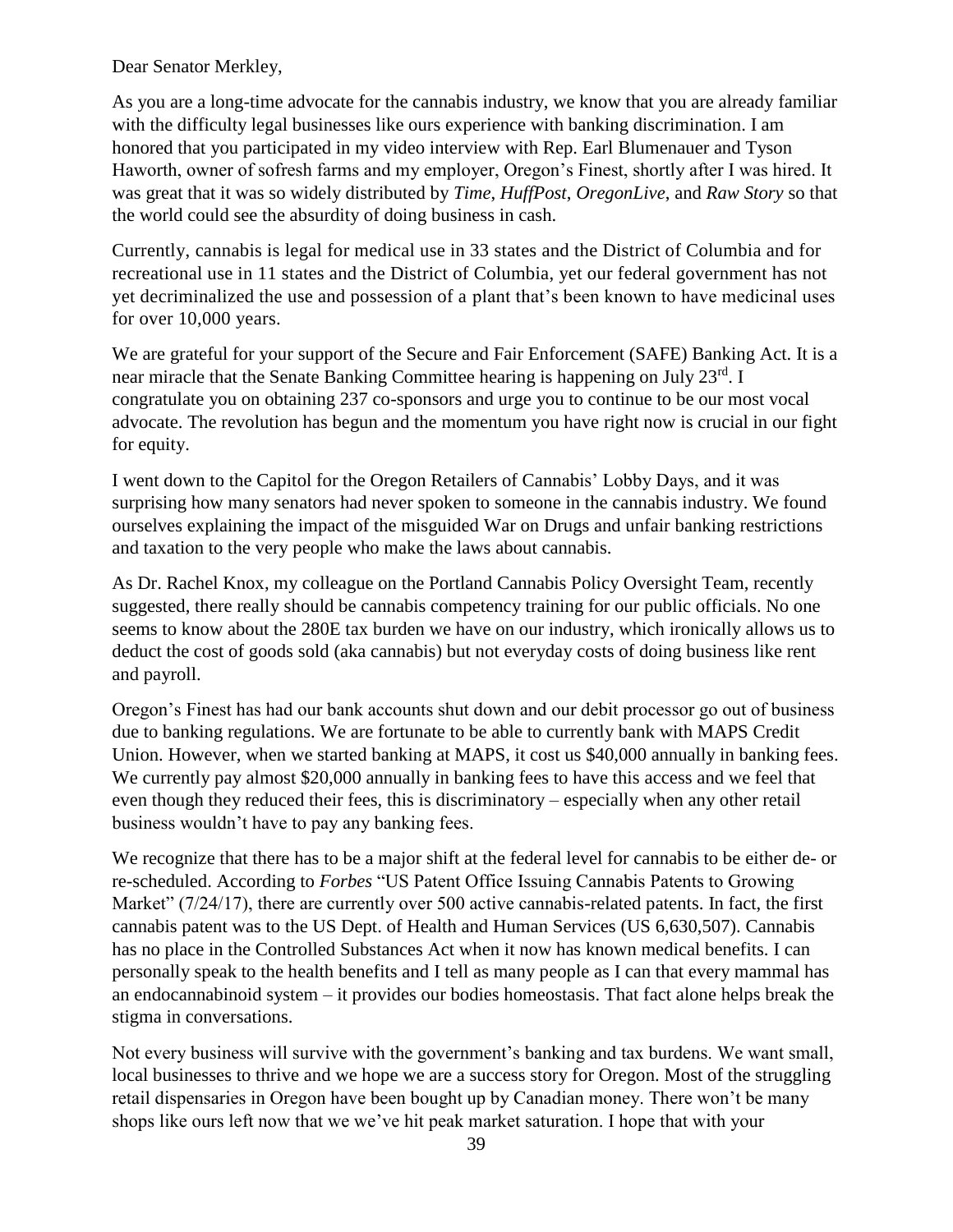continued leadership the SAFE Banking Act will provide fair banking access for our industry and make this dream to do business legally and fairly a reality.

Thank you,

Stephanie Neil Compliance & Sustainability Manager Oregon's Finest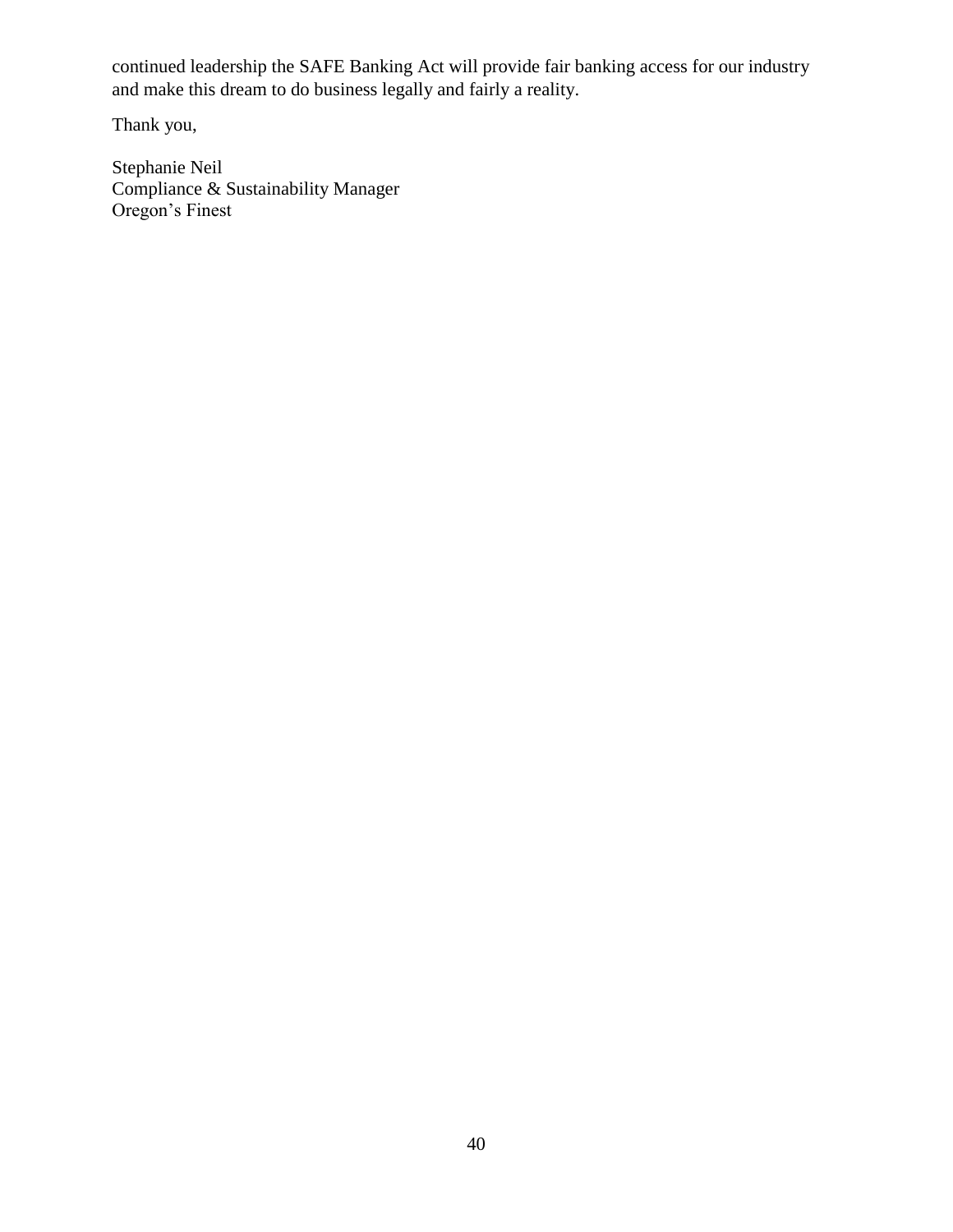My Name is Stephen Sweeney, and I own Bobsled Farms, Extracts, and Wholesale (OLCClicensed businesses here in the great state of Oregon! And clients of Tonkin Torp.) Just this last month, we partnered with a group out of Oakland, California to expand our Oregon-based company into a second state. And hopefully this is just the beginning. I also have an online CBD business, as well as an ODA-certified hemp processing lab here in Oregon. I believe we have several associates in common. My business partner is Jack Naito, I think you know his father Bob Naito. My best friend since birth is Max Brantley, I think you also know his father Marty Brantley. And last but certainly not least is my stepmother Cate Millar, I believe you two worked together back when legal cannabis was still just a pipe dream.

First of all, I want to thank you for your continued support for us cannabis business owners out here on the west coast, who are fighting to profit in this ever-evolving, emerging industry. I have been fortunate enough to cross paths with Congressman Earl Blumenauer, with whom I've discussed my banking struggles, and I sincerely appreciate you taking the time to hear my concerns as well. I extended an offer to the Congressman, the same one I will to you: if you ever want to come out and tour my farm, extraction lab, or wholesale distribution center to see what we do, you are always welcome!

Banking for me has been an absolute nightmare. Let me start by saying that I am permanently banned from both Wells Fargo and Chase banks, my business AND personal accounts (for all my companies, not just those involved in cannabis). I am not a criminal, and never dealt on the black market prior to state legalization. I have perfect credit, two other businesses outside of cannabis and CBD, and pay my state and federal taxes on time every year. Yet banks still treat me as though I am a criminal.

I run a management company which holds all my cannabis company assets, yet doesn't actually touch the plant. For a time, this allowed me to account for cash at my office and make deposits into my Chase bank account as a management payments, rather than depositing profits from the sale of cannabis. This worked until we reach a large enough volume of cash that they began to ask questions. It actually wasn't the cash that got us shut down, it was the check deposits. Cannabis dispensary companies predominately involve the words "green," "leaf" or just straight "cannabis" in their name, and these were obviously red flags. When Chase closed my account, they froze \$154,000 for weeks. This forced me to pay my companies' entire \$55,000 bi-weekly payroll out of my own pocket for two consecutive pay periods. There was also an issue in that they gave me that \$154,000 in the form of a cashier's check, and I didn't have a bank account to deposit that into. The really interesting part of all this is that despite closing all my bank accounts, Chase chose NOT to shut down my company credit cards (likely due to the \$65,500 monthly limit!) When I asked the banker at Chase who told me the accounts were closed if they were shutting off the credit cards as well, she laughed and responded, "No, the 3% transaction fee makes us WAY too much money on that one!"

At that point, I moved my business accounts to Wells Fargo while I waited for my applications with Salal and MAPS credit unions to clear. Salal turned me down because my business partner (an honorably discharged member of the U.S. Army and long-time OMMP cardholder, grower, extractor, and patient) did not have credit over 700 (though mine is perfect). MAPS Credit Union did grant us an account for \$400 per month, which has at least allowed us to bank again. However, the nearest location is nearly an hour drive from Portland, where my business is located. For the first few months our account was open, I was forced to make that drive once a week carrying around \$100,000 in cash, just me in my truck. Eventually I found the ONE armored car company that will service the cannabis industry, and they are questionable at best.